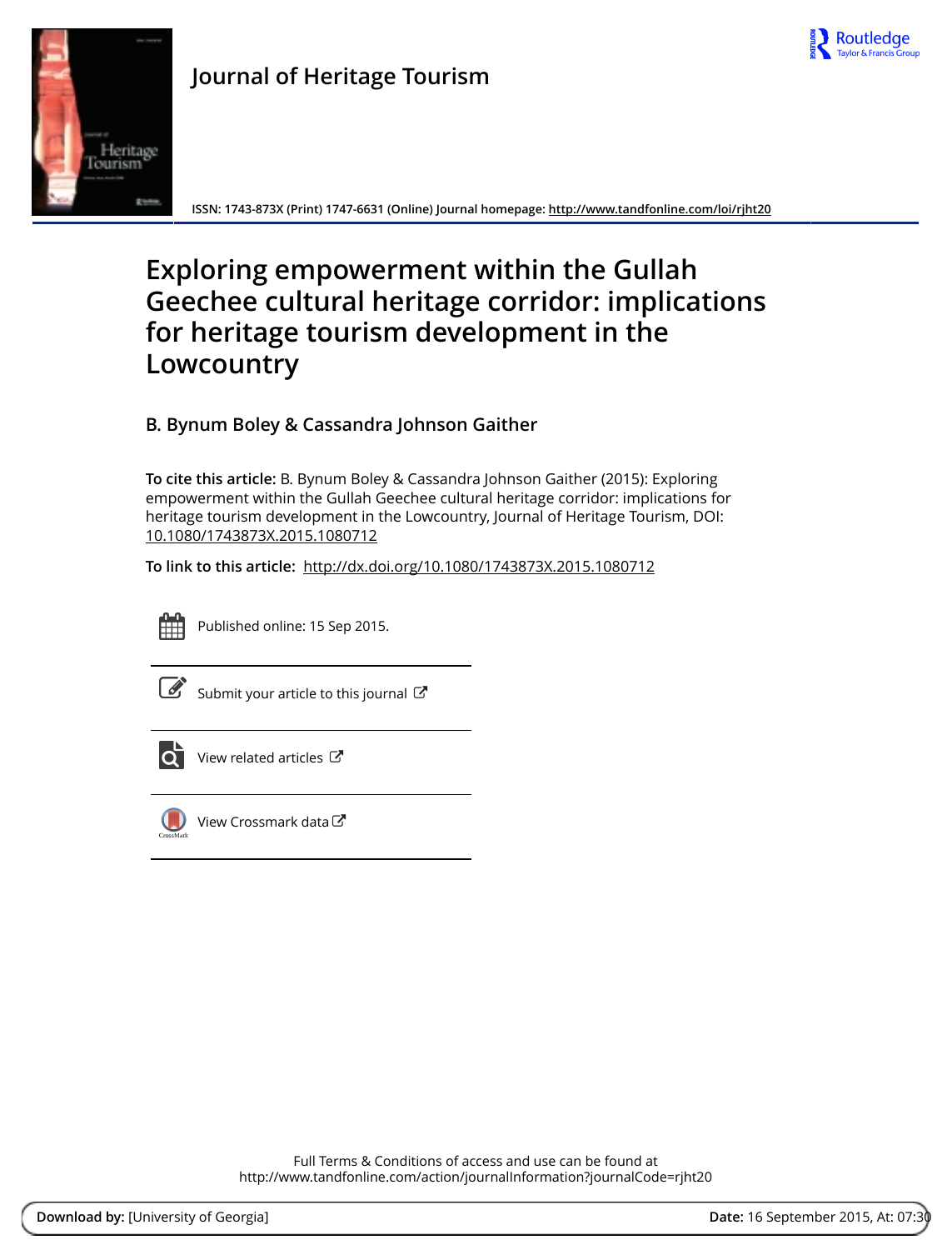# Exploring empowerment within the Gullah Geechee cultural heritage corridor: implications for heritage tourism development in the Lowcountry

B. Bynum Boley<sup>a\*</sup> and Cassandra Johnson Gaither<sup>b</sup>

<sup>a</sup>Natural Resources Recreation and Tourism (NRRT), Warnell School of Forestry and Natural Resources, University of Georgia, Athens, GA, USA; <sup>b</sup>Research Social Scientist and Project Leader, USDA Forest Service: Southern Research Station, Athens, GA, USA

(Received 24 February 2015; accepted 23 July 2015)

While scholarship on the Gullah Geechee (GG) people has been extensive, little research has examined heritage tourism's potential to empower or disempower the GG. In an attempt to shed light on this, the Gullah Geechee Cultural Heritage Corridor (GGCHC) was chosen as a case-study site because of its 2006 designation by Congress to protect and promote the unique attributes of the GG's cultural heritage. Qualitative interviews were conducted to unearth how heritage tourism was psychologically, socially, politically and economically empowering or disempowering the GG. The interviews described heritage tourism as having both the potential to be a positive force for good, as well as destructive. Specific positive examples of empowerment discussed were increased pride in being GG, tourism providing opportunities for community members to come together around certain initiatives such as the Sweetgrass Basket Festival, tourism being a 'carrot' to clear heirs' property issues, and the many economic opportunities associated with tourism in the Lowcountry. One example of disempowerment which transcended all four dimensions of empowerment was the claim that frauds were posing as GGs and attempting to benefit from the current renaissance surrounding the culture. Implications to the marketing and management of Lowcountry heritage tourism are discussed.

Keywords: Gullah Geechee; empowerment; heritage tourism; sustainable tourism; impacts of tourism; Lowcountry tourism

## Introduction

The Gullah Geechee<sup>[1](#page-19-0)</sup> (GG) people with their tragic, yet fascinating history have, for decades, captured the attention of numerous academic, state, federal and private organizations (Blockson, [1987](#page-20-0); Burke, Halfacre, & Hart, [2003;](#page-20-0) Pollitzer, [1999](#page-21-0); Singleton, [1982;](#page-22-0) Turner, [1949](#page-22-0)). Interest in the GG culture stems from the GG people being, in many instances, the direct descendants of slaves originally brought to the southern Sea Islands and coastal communities of Florida, Georgia, South Carolina and North Carolina from

<sup>\*</sup>Corresponding author. Emails: [bynum.boley@warnell.uga.edu](mailto:bynum.boley@warnell.uga.edu); [bboley@uga.edu](mailto:bboley@uga.edu)

<sup>© 2015</sup> This material is published by permission of the Warnell School of Forestry and Natural Resources, operated by University of Georgia for the University of Georgia Research Foundation, INC. and the USDA, Forest Service Southern Research Station under Contract No. [14-JV-11330144-063]. The US Government retains for itself, and others acting on its behalf, a paid-up, non-exclusive, and irrevocable worldwide license in said article to reproduce, prepare derivative works, distribute copies to the public, and perform publicly and display publicly, by or on behalf of the Government.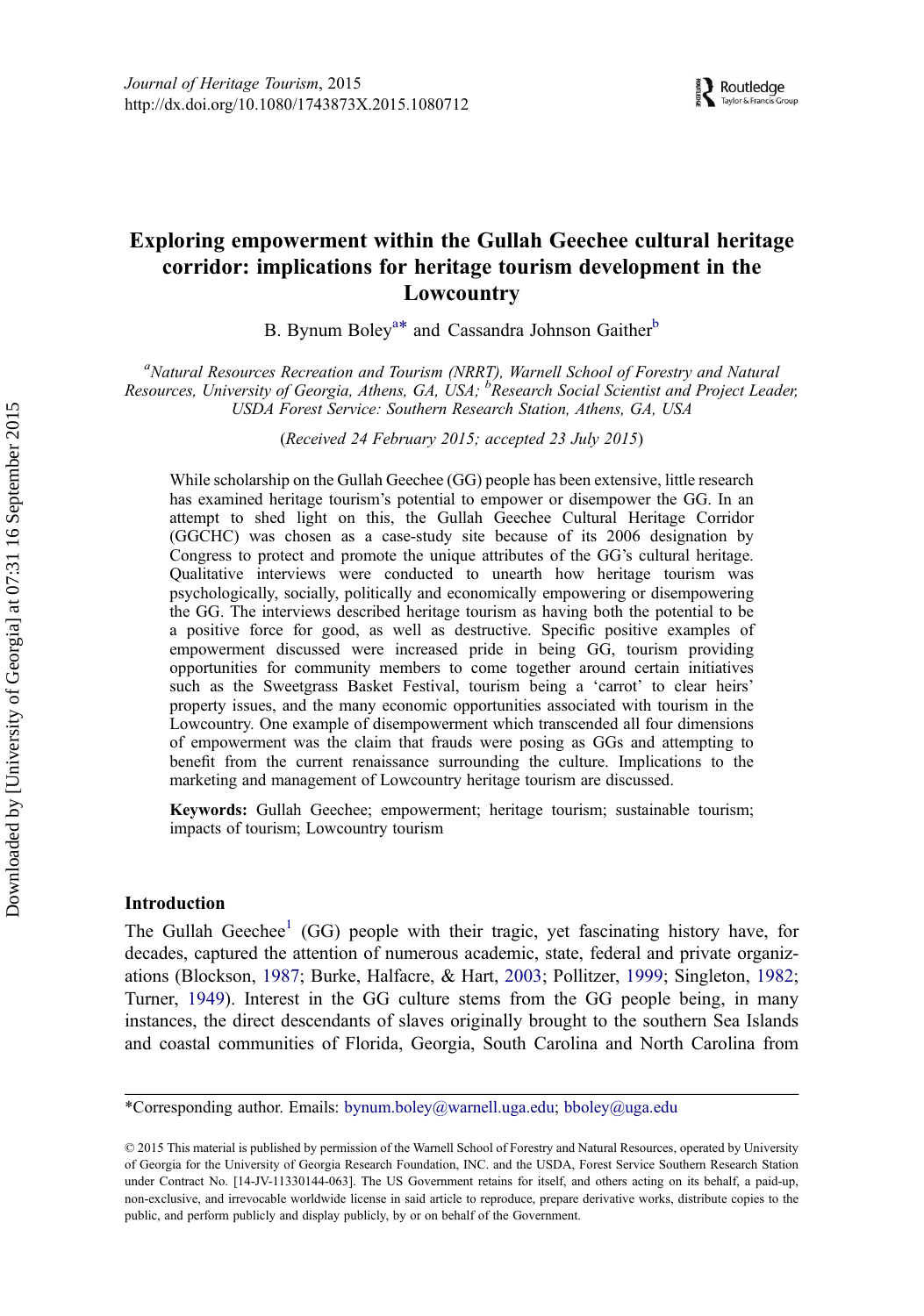West Africa for their agricultural expertise (GGCHCC Management Plan, [2012](#page-21-0)). After emancipation, the GG people lived in these coastal communities relatively undisturbed until the mid-1960s, when development began to increase dramatically on the Southern Sea Islands (Hargrove, [2007;](#page-21-0) Thomas, [1980\)](#page-22-0). Despite encroachment from development, relative isolation has allowed the GG culture to remain largely intact. Some even believe that these African–Americans living on the southern Sea Islands are 'the most direct repository of living African culture to be found anywhere in North America' (Szwed, [1970](#page-22-0), p. 29; Thomas, [1980](#page-22-0), p. 1). Jackson, Slaughter, and Blake ([1974,](#page-21-0) p. 32) concur and emphasize that: 'The unique history and geography of this region have combined to produce one of the most distinctive reservoirs of African-American culture in the United States.'

In recognition of the importance of preserving and promoting the GG cultural heritage, South Carolina Congressman James E. Clyburn, with the help of many GG leaders, championed the creation of the Gullah Geechee Cultural Heritage Corridor (GGCHC) in 2006 (Clyburn, n/d). The GGCHC is a 30-mile wide strip of land extending from Pender County, North Carolina, down to St. John's County, Florida in the south ([Figure 1](#page-3-0)). The Corridor has three guiding purposes to:

- 1. Recognize, sustain, and celebrate the important contributions made to American culture and history by African–Americans, known as the GG, who settled in the coastal counties of South Carolina, Georgia, North Carolina, and Florida.
- 2. Assist state and local governments and public and private entities in South Carolina, Georgia, North Carolina and Florida in interpreting the story of the GG and preserving GG folklore, arts, crafts and music.
- 3. Assist in identifying and preserving sites, historical data, artifacts and objects associated with GG people and culture for the benefit and education of the public' (GGCHC Management Plan, [2012](#page-21-0), p. i).

One strategy suggested for helping the GGs protect and promote the unique attributes of their culture is sustainable heritage tourism development (GGCHC Management Plan, [2012\)](#page-21-0). While heritage tourism has been proposed as a strategy to bring economic development to GG communities, little research has actually looked at GG attitudes toward heritage tourism development and how tourism may empower or disempower the GG. This is despite tourism being one of the most prominent industries in the Lowcountry<sup>2</sup> of Georgia, South Carolina, Florida, and North Carolina. However, traditional heritage tourism within the GGCHC in areas such as Charleston, SC, Hilton Head Island, SC, and Savannah, GA has been heavily criticized for bringing tourism development that favors a 'whitewashed', 'slave-free' interpretation of history (Butler, [2001](#page-20-0); Hargrove, [2007\)](#page-21-0) with poor jobs that use the GG as cheap labor within what Good [\(1968](#page-21-0)) and Thomas ([1980\)](#page-22-0) refer to as a 'chambermaid-caddy economy'. Faulkenberry, Coggeshall, Backman, and Backman [\(2000](#page-21-0)) add that tourism in the Lowcountry has resulted in a 'culture of servitude' where the burden of accommodating tourists falls disproportionately on GGs. These criticisms of Lowcountry tourism mimic the larger literature on plantation tourism across the 'Antebellum South', which has been criticized for its 'historical elisions' that trivialize the slavery of the past by deflecting heritage narratives away from slavery toward romanticizing the lives of wealthy planters (Butler, [2001;](#page-20-0) Butler, Carter, & Dwyer, [2008;](#page-20-0) Buzinde, [2010](#page-20-0); Buzinde & Santos, [2008\)](#page-20-0).

Even though these challenges speak to the potential negative impacts of tourism, heritage tourism in the Lowcountry also has the potential to help the GG leverage their unique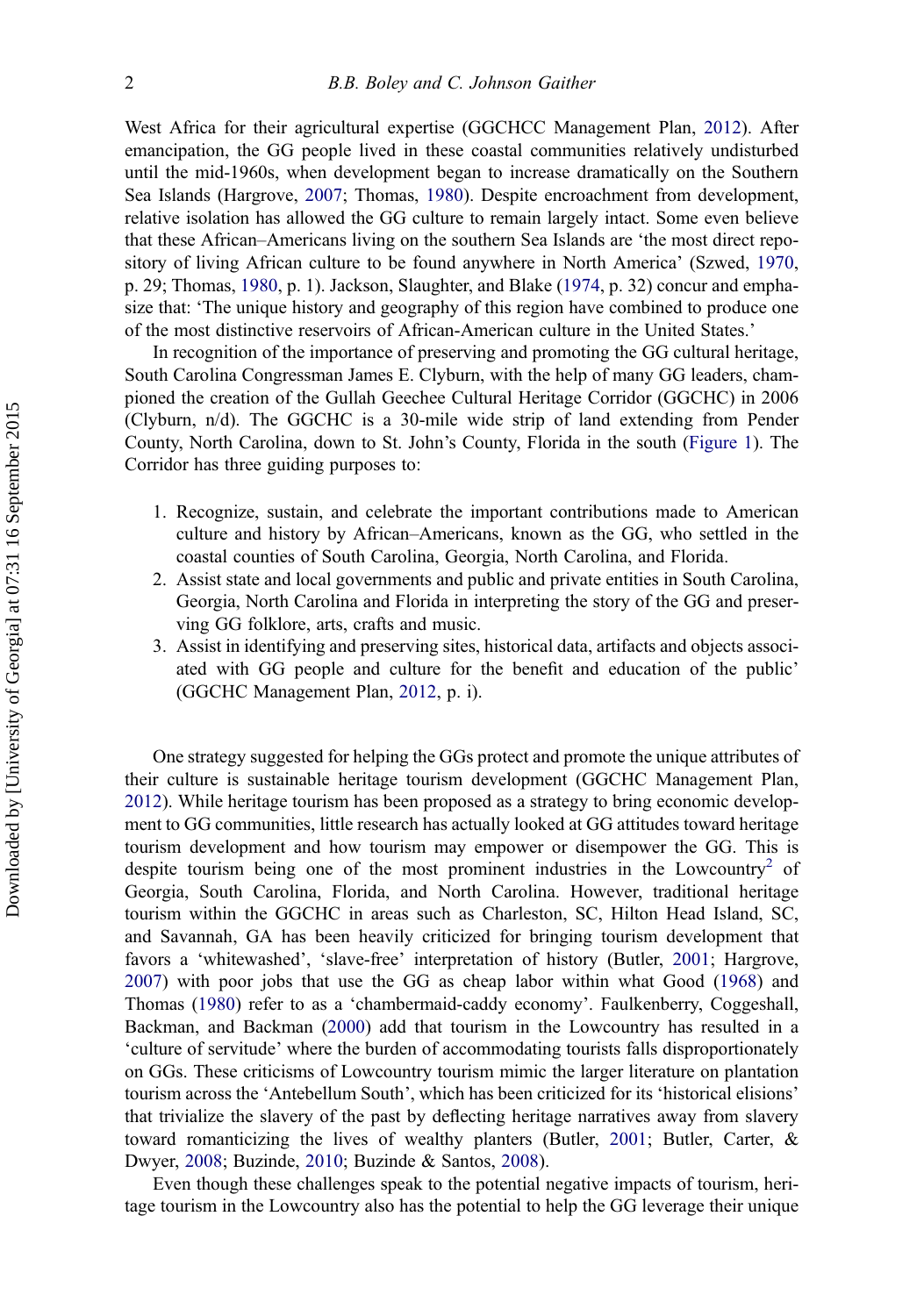<span id="page-3-0"></span>

Figure 1. Map of the GG cultural heritage corridor (GGCHC, [2011\)](#page-21-0).

cultural resources into economic assets while providing an important incentive to protect their cultural heritage (GGCHCC Management Plan, [2012\)](#page-21-0). Heritage tourism within the GGCHC also has the potential to move past the challenges associated with excessive or deficient surrogation and the complicated politics of remembering slavery in the Antebellum South (Alderman, [2010;](#page-20-0) Dwyer, Butler, & Carter, [2013](#page-21-0)) because of its combined focus on representing the difficult past of the GGs while at the same time celebrating the current cultural aspects of folklore, arts, crafts, and music that embody the GG culture today in a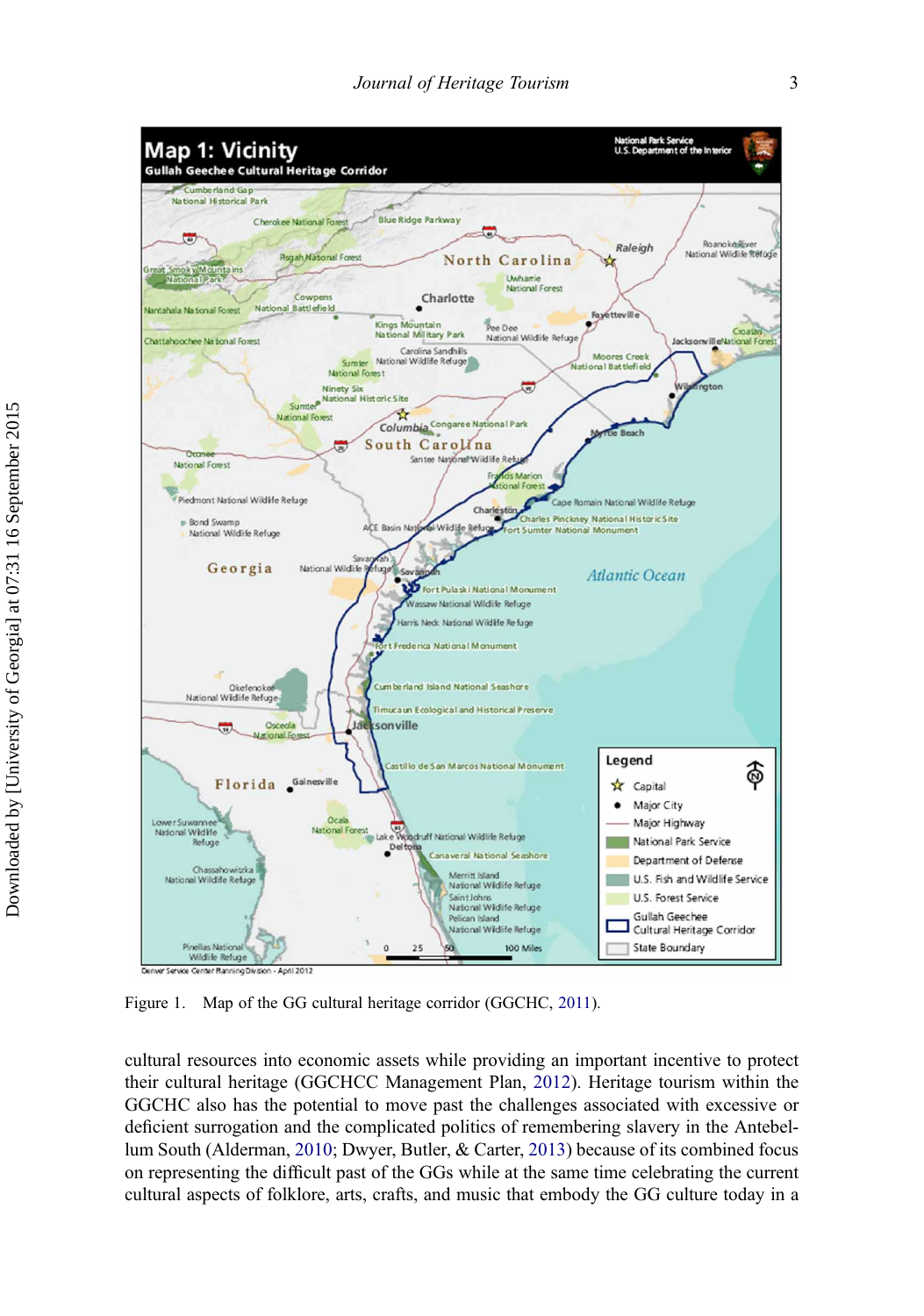way that addresses real socioeconomic problems currently facing the GG culture (Taylor, [2010\)](#page-22-0). It is in essence bridging the gap between the critiques of 'excessive' and 'deficient' surrogation talked about by Alderman [\(2010](#page-20-0)) and Dwyer et al. [\(2013](#page-21-0)) because of its multifaceted focus on past and present manifestations of the GG culture rather than solely turning to static commemorative substitutes (i.e. surrogations) to make up for the past wrongs of slavery.

With these complexities in mind, the primary purpose of this exploratory study was to speak with several GG stakeholders and advocates within the newly created GGCHC to better understand areas where tourism development within the GGCHC is being successful at empowering the GG people and identify challenges that still exist. To help guide the interviews, special attention was given to a holistic emphasis on empowerment across its multiple dimensions of psychological, social, political, and economic empowerment (Boley & McGehee, [2014;](#page-20-0) Scheyvens, [1999\)](#page-22-0). This broader focus on empowerment provided an appropriate lens to identify corridor-wide successes and challenges, as well as to see how tourism has positively or negatively impacted the GG people.

The paper follows with a review of the extant literature on African–American heritage tourism before introducing the four different types of empowerment used within the qualitative analysis. Following the literature review, the qualitative approach used to conduct the interviews and analysis will be reviewed before presenting the results from the study.

# Literature review

Alderman ([2013,](#page-20-0) p. 375) summarizes the relationship between African–Americans and tourism as 'a complex and conflicted one'. These complexities and conflicts stem from a vibrant heritage tourism industry in the Antebellum South that has literally been built on the backs of slave labor (i.e. southern plantations and destinations such as Savannah, GA and Charleston, SC) while at the same time tending to whitewash the atrocities of slavery away to create a tourism 'meta-narrative' centered around southern hospitality and charm (Butler, [2001](#page-20-0)). This promotion of an 'Old South Mythology' within the southern heritage tourism industry has been heavily critiqued within the academic literature for its 'symbolic annihilation' of slavery which has led to an 'institutional forgetfulness' of slavery's past atrocities (Alderman, [2010;](#page-20-0) Butler, [2001;](#page-20-0) Butler et al., [2008;](#page-20-0) Buzinde, [2010;](#page-20-0) Buzinde & Santos, [2008](#page-20-0)).

Flowing of out these critiques has been an emphasis on how to reconcile the past wrongs of slavery through commemorative surrogates in the form of memorials and heritage sites that best honor and remember those who suffered and died as slaves (Alderman, [2010;](#page-20-0) Dwyer et al., [2013](#page-21-0)). Dwyer et al. [\(2013](#page-21-0), p. 428) describe commemorative surrogates as 'heritage representations that address the historical-cultural void resulting from symbolic annihilation'. Alderman [\(2010](#page-20-0), p. 90) uses Legg's [\(2005](#page-21-0)) phrase 'sites of counter memory' to describe how these commemorative surrogates act as material spaces that actively challenge the prevailing historical consciousness of those in power.

While these commemorative surrogates represent important counter narratives, they have been criticized for being either too excessive or too deficient in representing slavery's past wrongs (Alderman, [2010](#page-20-0); Dwyer et al., [2013](#page-21-0)). Examples of perceived excessive surrogations include a graphic description attached to a monument in Savannah depicting the horrors of the middle passage which brought slaves from Africa to the Americas (Alderman, [2010](#page-20-0)) and the display of a Ku Klux Klan costume within the National Civil Rights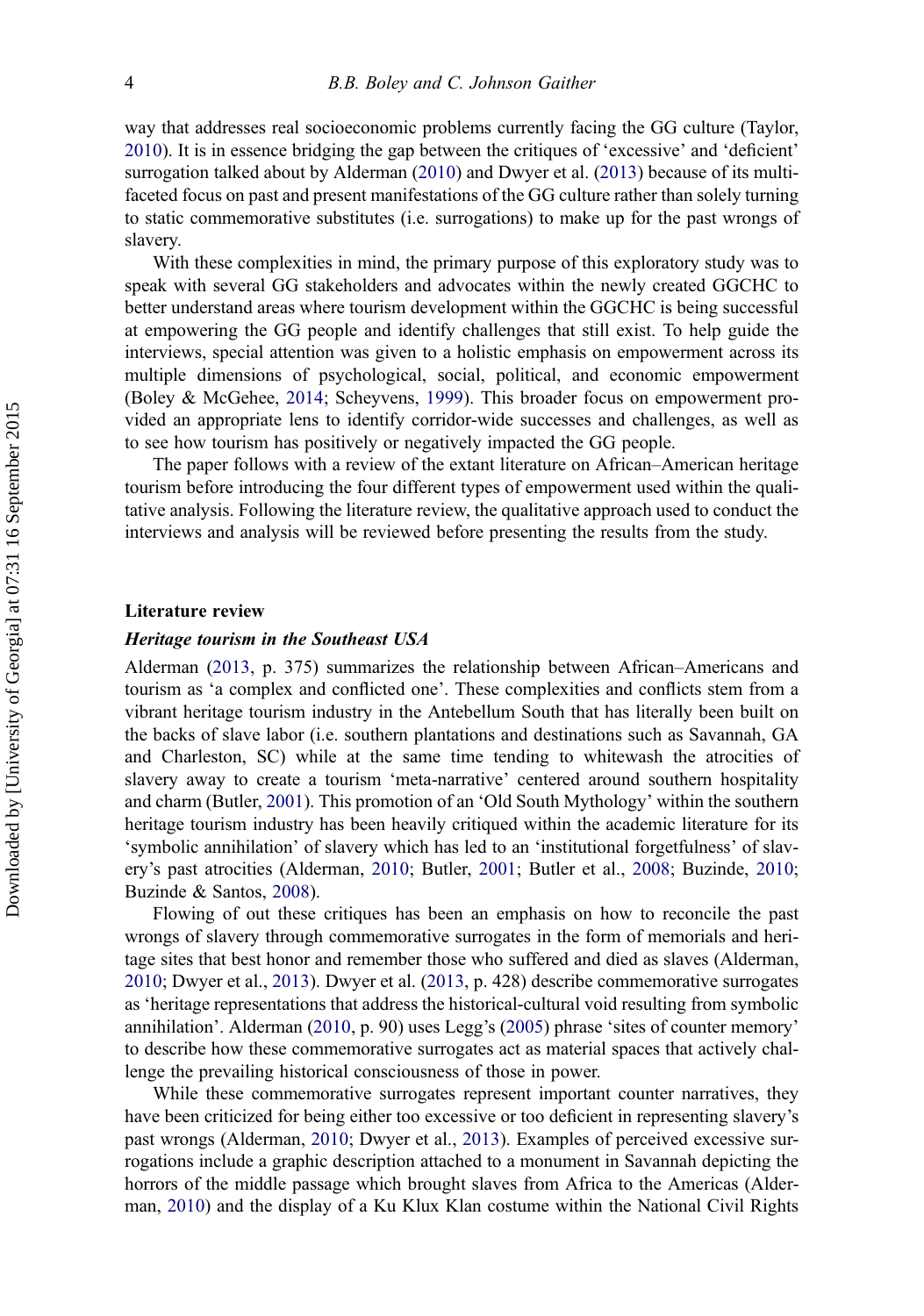Museum in Memphis, TN. The common critique of excessive surrogation is that the memorial site is 'irritating an already difficult situation and intensifying the pain associated with the sense of loss accompanying an obscured or debased past' (Dwyer et al., [2013,](#page-21-0) p. 429). Another critique of excessive surrogation revolves around the potential for the commemorative sites (i.e. surrogations) to negatively influence tourists' experiences based on the emotional weight often imposed by their graphic depictions of past wrongs. In reference to the monument in Savannah, Alderman [\(2010](#page-20-0), p. 2010) writes: 'There were significant calls to locate the monument away from the gaze of the many tourists who walk down River Street. Some suggested it was better suited for an African American churchyard, cemetery, or housing project.'

In contrast, the critiques of deficient surrogation often come from the point of view that the heritage site in question fails on some level to make an emotional connection with the audience, and that it glosses over the realities of the past (Alderman, [2013](#page-20-0); Dwyer et al., [2013\)](#page-21-0). Much of the critiques of southern plantations making slavery invisible align with this notion of deficient surrogation. There is also research suggesting that the dulling down of slavery has negative implications for the quality of international tourists' expectations when visiting plantations. Butler et al. ([2008\)](#page-20-0) found that international tourists were fascinated by slavery and were the most interested group in having slavery as a core part of historical interpretations.

The swinging pendulum between excessive and deficient surrogation of slavery speaks to a need for a more holistic type of heritage tourism that provides a range of interpretations in its attempt to educate tourists about past wrongs as well as to demonstrate the positioning of African–Americans in contemporary American society. However, with respect to the GG or any other historically marginalized groups, it is imperative that the 'history' and the 'present' of such peoples not be bifurcated, such that what came before is represented as categorically difficult/sorrowful, and  $distant -$  to be contrasted with a suddenly vibrant/colorful and potentially income-generating present replete of continuing poverty (Taylor, [2010\)](#page-22-0). The point is that although the GGCHC emphasizes the celebratory aspects of the GGs, structural subjugation among the GG remains and should be acknowledged in any contemporary representation of GGs. Not to do so would perpetuate the whitewashing of this important segment of the American population.

Heritage tourism within the GGCHC corridor has the potential to provide a middle ground where representations of the past are blended with current manifestations of the GG culture through folk art, music, food and customs. It, in essence, switches the traditional white male gaze of tourism toward a gaze on the GG and the special features of their culture (Alderman, [2013;](#page-20-0) Pritchard & Morgan, [2000](#page-21-0)). It has the potential to turn a formerly invisible aspect of southern heritage into a visible one.

While many potential benefits exist, past participation of the GG in Lowcountry tourism has been characterized mostly in terms of working class positions, that is, the GG working for others either endemic to the region or from outside who have been able to generate wealth from tourism opportunities (Faulkenberry et al., [2000](#page-21-0)). The mostly subservient involvement of the GG in coastal tourism may stem from two predominant characteristics of Lowcountry tourism that have historically worked against the GG people: (1) A glorified focus on the Antebellum history of the region from a white planter's perspective, and (2) a strong coastal tourism industry that often bypasses the cultural treasures of the GG while enlisting them as a cheap labor force for the service jobs commonly associated with the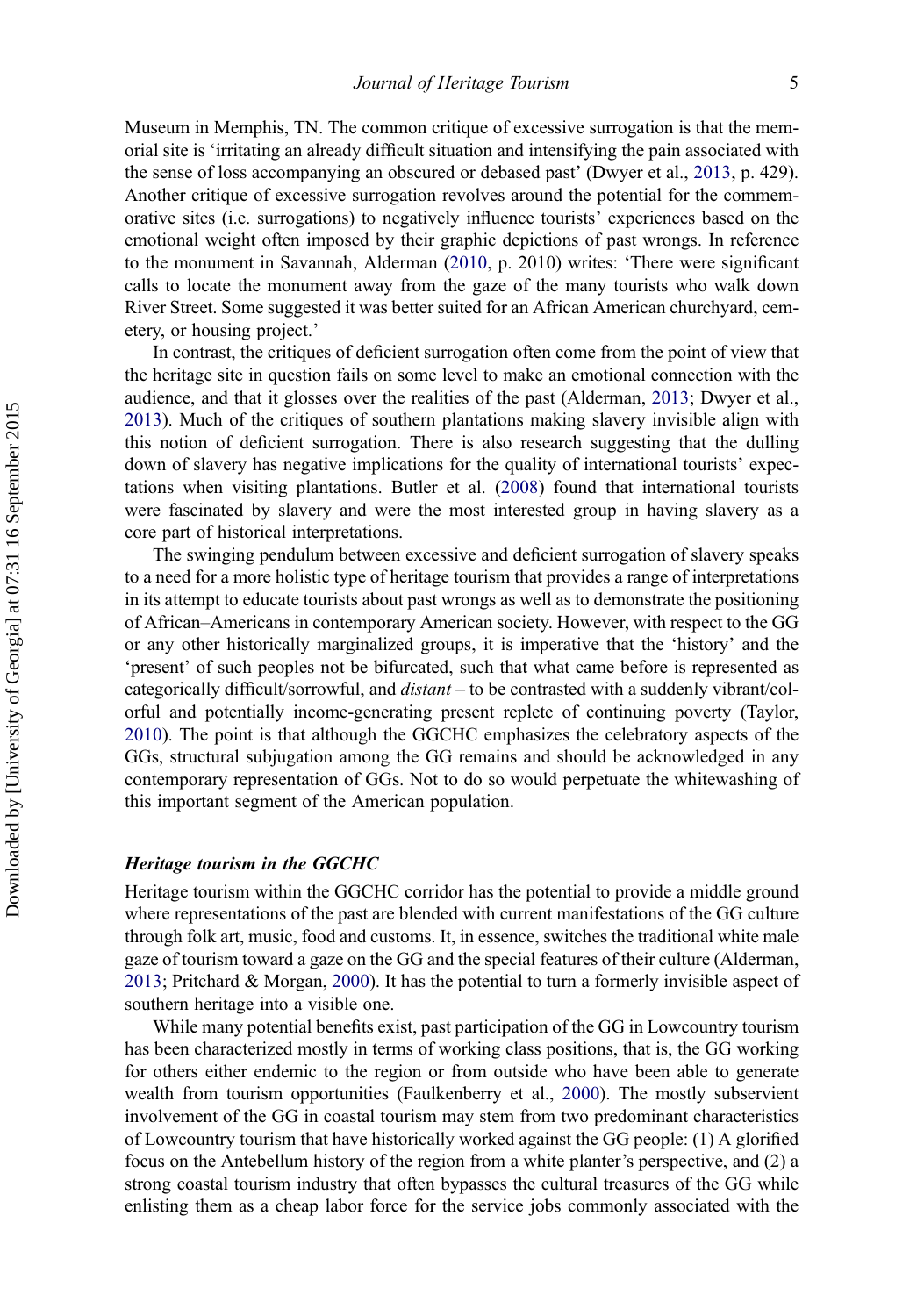hospitality and tourism industry. This led Good ([1968\)](#page-21-0) and Thomas [\(1980](#page-22-0)) to refer to the GG's role in the tourism industry as a 'chambermaid-caddy economy', where the GG's are the backbone of industry working the menial jobs without opportunities to personally profit from the lucrative industry.

Despite the overwhelming negative tone of the literature, there is some optimism surrounding the potential for the GG people to benefit more fully from tourism development. This can be seen in the creation of the GGCHC, as well as lines of research focused on developing small-scale tourism initiatives under the banner of ecotourism (Tyler, [2003](#page-22-0)) and geotourism (Thibeault, [2006](#page-22-0)). There has also been a focus on the importance of integrating the GG craft of sweetgrass basketmaking into the larger tourism industry in the Mount Pleasant and Charleston, SC area (Derby, [1980;](#page-21-0) Grabbatin, Hurley, & Halfacre, [2011\)](#page-21-0). The hope is that these small-scale and community-owned heritage tourism initiatives will empower the GG people to take control of tourism development and economically benefit from the many tourists already traveling within the Lowcountry region to visit other attractions.

These diverse views on tourism within the GGCHC and the potential for tourism to generate wealth for the GG people speak to the need for more research into the impacts of tourism across the corridor. The largely negative tone within the extant literature has played an important role in serving as a herald to some of the injustices associated with Lowcountry tourism development, but it has also failed to analyze and elaborate on the successes that tourism development has also brought to those of GG descent. Much of this literature was also published prior to the development of the GGCHC by Congress and the National Park Service. This necessitates a need to take a current look at empowerment across the GGCHC, so that areas of success can be highlighted as well as problems can be identified. With this in mind, the literature review will now shift to empowerment's place within tourism development, so that the dimensions of empowerment used within the analysis can be better understood.

Resident empowerment is at the philosophical core of sustainable tourism (Cole, [2006\)](#page-21-0) with Choi and Murray [\(2010](#page-20-0), p. 589) writing that 'If the government fails to empower residents, the success of tourism development and sustainability cannot be guaranteed.' The importance of tourism empowering local residents has been widespread within the tourism literature with many suggesting that without resident empowerment, sustainable tourism is not attainable (Cole, [2006](#page-21-0)). This interpretation of empowerment within the tourism literature has been multidimensional with emphasis placed not only on the political power commonly associated with empowerment, but also highlighting the importance of psychological, social and economic empowerment (Boley & McGehee, [2014](#page-20-0); Scheyvens, [1999\)](#page-22-0).

### Psychological empowerment

Psychological empowerment, within a tourism context, refers to tourism's power to increase the pride and self-esteem of residents (Scheyvens, [1999](#page-22-0)). This increase in selfesteem is tied directly to the feeling of uniqueness that residents feel when people travel to purposely experience the unique natural and cultural features of one's community. Di Castri ([2004,](#page-21-0) p. 52) summarizes it as tourism's ability to renew residents' sense of pride in the 'universal value of their culture and environment'. This reevaluation of a community's natural and cultural heritage is often noted as one of the most important benefits of tourism development (Besculides, Lee, & McCormick, [2002;](#page-20-0) Medina, [2003\)](#page-21-0). For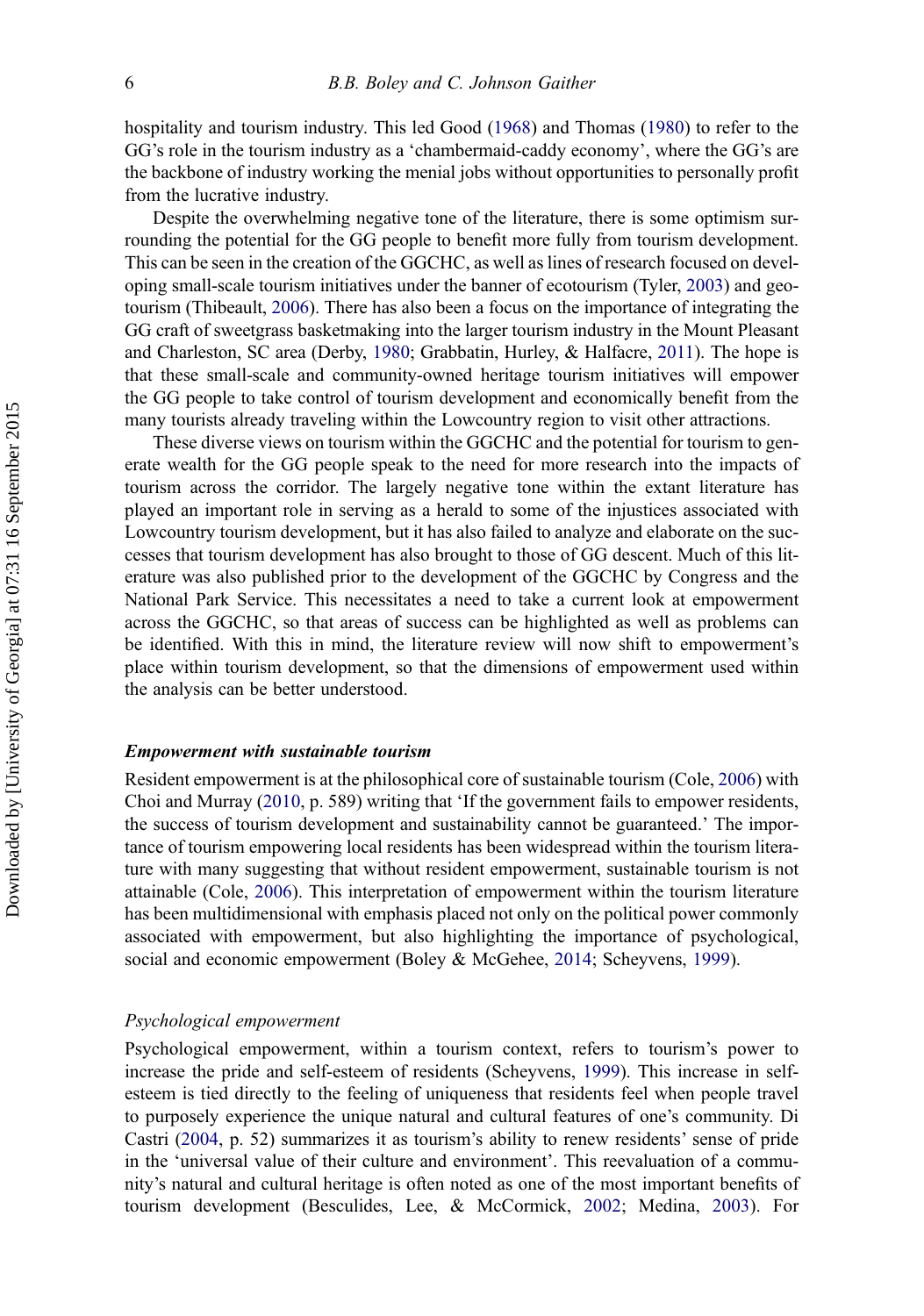example, Besculides et al. [\(2002](#page-20-0)) found that greater pride in one's community was one of the highest-ranking benefits of tourism development within the community of San Luis, Colorado. Stronza and Gordillo's [\(2008](#page-22-0)), in their work on tourism in the Amazon, also found that heightened self-esteem was one of the most important non-economic benefits associated with ecotourism development.

While the majority of the literature has focused on the positive aspects of psychological empowerment, it is important to note that it is possible for residents to be psychologically disempowered by tourism. This would occur from any type of tourism development that embarrasses or even brings back hurtful memories from tourism focused on aspects of the culture that residents want to hide or forget.

Tourism in the Lowcountry, with its complexities of being centered around the Antebellum South, has the potential to bring both psychological empowerment and disempowerment to the GG people depending on how tourism is developed, marketed and interpreted. This is precisely why there is a need to look within the GGCHC to identify areas where tourism is succeeding at psychologically empowering residents and to identify areas where it is not.

### Social empowerment

Social empowerment, within a tourism context, occurs when tourism acts as bonding force within the community to increase community cohesion and collaboration (Boley & McGehee, [2014](#page-20-0); Scheyvens, [1999\)](#page-22-0). It is often characterized by residents perceiving themselves as being more connected to the community and therefore willing to work together toward common goals. Social empowerment is also associated with tourism development initiatives that not only provide a specific function to attract tourists, but also provides spaces for locals to socialize such as community farmers markets and town amphitheaters (Boley, McGehee, Perdue, & Long, [2014\)](#page-20-0).

While sustainable tourism can result in this type of community revitalization and feelings of solidarity, it can just as easily result in social disempowerment where there is increased alienation of residents and feelings of distrust. Stronza and Gordillio's [\(2008](#page-22-0)) work in the Peruvian, Ecuadorian, and Bolivian Amazon demonstrates this potential when tourism development results in the erosion of cooperation within the community, the unequal treatment of community members from tourism development, and some community members 'buying' themselves out of traditional community obligations. It is for these reasons that examining the potential for tourism development within the GGCHC to either bring the GG people together or split them apart warrants further investigation.

### Political empowerment

Political empowerment is the dimension of empowerment most often described in articles that take a unidimensional approach to addressing power relations within tourism development (Madrigal, [1993;](#page-21-0) Nunkoo & Ramkissoon, [2012\)](#page-21-0). Political empowerment describes residents' access to the political decision-making process (Scheyvens, [1999](#page-22-0)). It focuses on all residents being fairly represented and having outlets to share their concerns about tourism development. Political empowerment is also commonly associated with residents having agency over the direction of tourism development within their community (Scheyvens, [1999](#page-22-0)).

Its application within tourism has been recently split between Western notions of democracy and Eastern governments with more separation between the people and those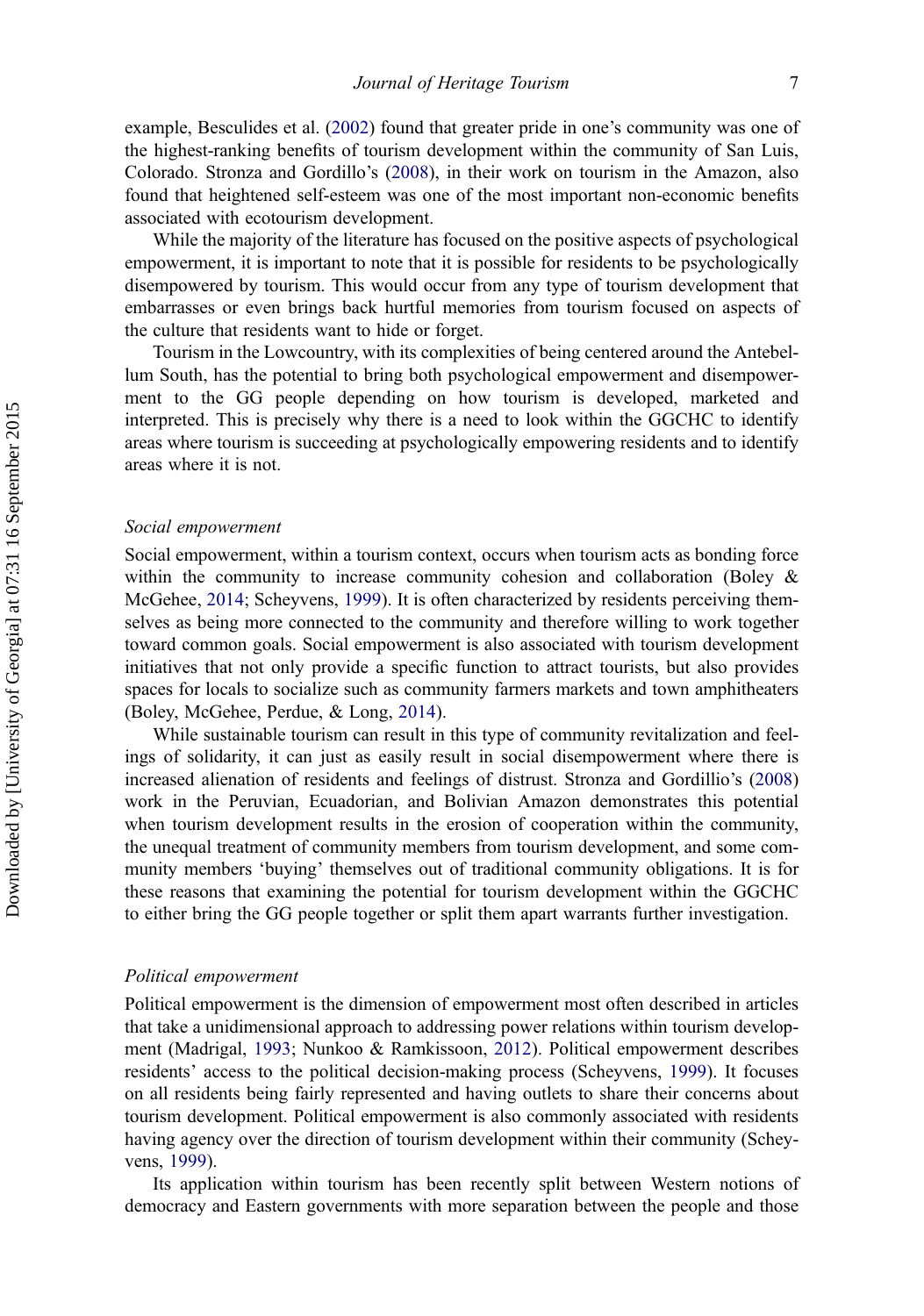in charge of making decisions. For example, when first developed, the Resident Empowerment through Tourism Scale (RETS) measured political empowerment using phrases such as 'having access to the decision making process' and 'my vote makes a difference' (Boley & McGehee, [2014\)](#page-20-0). When applied in the country of Japan, the researchers recognized that there were no functional equivalents to 'having access' and being able to 'vote', and therefore adapted the scale by using phrases more tailored for an Eastern culture such as 'I feel like I have the opportunity to participate in the tourism planning process in Oizumi' (Boley, Maruyama, & Woosnam, [2015\)](#page-20-0).

The GGCHC is a good case study for investigating political empowerment because the past literature has shown positive and negative examples of political empowerment. On one hand, Good ([1968\)](#page-21-0) and Thomas' ([1980\)](#page-22-0) references to the GGs being the workforce of a 'chambermaid-caddy economy', and Faulkenberry et al.'s ([2000\)](#page-21-0) description of a 'culture of servitude' within the Lowcountry tourism industry do not sound like the tenets of political empowerment represented within the literature. On the other hand, the development of the GGCHC by Congressman Clyburn and others is a perfect example of political empowerment. It is because of these complexities that more in-depth research is needed with GG stakeholders to better understand where political empowerment is at work and where it is being hindered.

### Economic empowerment

The last dimension of Scheyvens' [\(1999](#page-22-0)) empowerment framework is economic empowerment. Economic empowerment, within a tourism context, refers to the economic gains of tourism being equitably spread across the community and retained for personal and community improvements (Scheyvens, [1999](#page-22-0)). It is commonly associated with enhancing the multiplier effect and minimizing economic leakage through emphasis placed on supporting local businesses and sourcing as many resources as possible from within the local community (Archer, [1982](#page-20-0)). The promises of economic empowerment are often the reasons for the strong support of heritage tourism development amongst governmental and developmental agencies (Al-Oun & Al-Homoud, [2008](#page-20-0); Timothy & Boyd, [2006](#page-22-0)). It may also be part of the impetus behind the development of the GGCHC, so that the GG culture can be preserved while also being leveraged into a tourism asset that can perpetually bring money into the corridor to alleviate widespread poverty among GGs (Taylor, [2010\)](#page-22-0).

While economic empowerment through tourism is a common goal of tourism development, it often falls short of its lofty goals. With the renewed emphasis on GG culture presented in the GGCHC Management Plan, it is important to talk with stakeholders to identify examples where economic empowerment is at work and areas when there are obstacles.

### Research methods

In an attempt to shed light on the current level of empowerment or disempowerment within the GGCHC, a deductive qualitative analysis (DQA) following Scheyvens' ([1999\)](#page-22-0) empowerment framework was embraced for two main reasons. First, DQA provided a depth of richness not available through common quantitative methods such as survey research (Corbin & Strauss, [2014;](#page-21-0) Gilgun, [2005](#page-21-0), [2010;](#page-21-0) Jamal & Hollinshead, [2001](#page-21-0)). Second, DQA provided the conceptual structure needed to assess Scheyvens' ([1999\)](#page-22-0) dimensions of psychological, social, political and economic empowerment within the GGCHC (Gilgun, [2005,](#page-21-0) [2010\)](#page-21-0). Gilgun [\(2010](#page-21-0)) describes DQA as type of qualitative research that begins with a conceptual framework and allows researchers to use a preconceived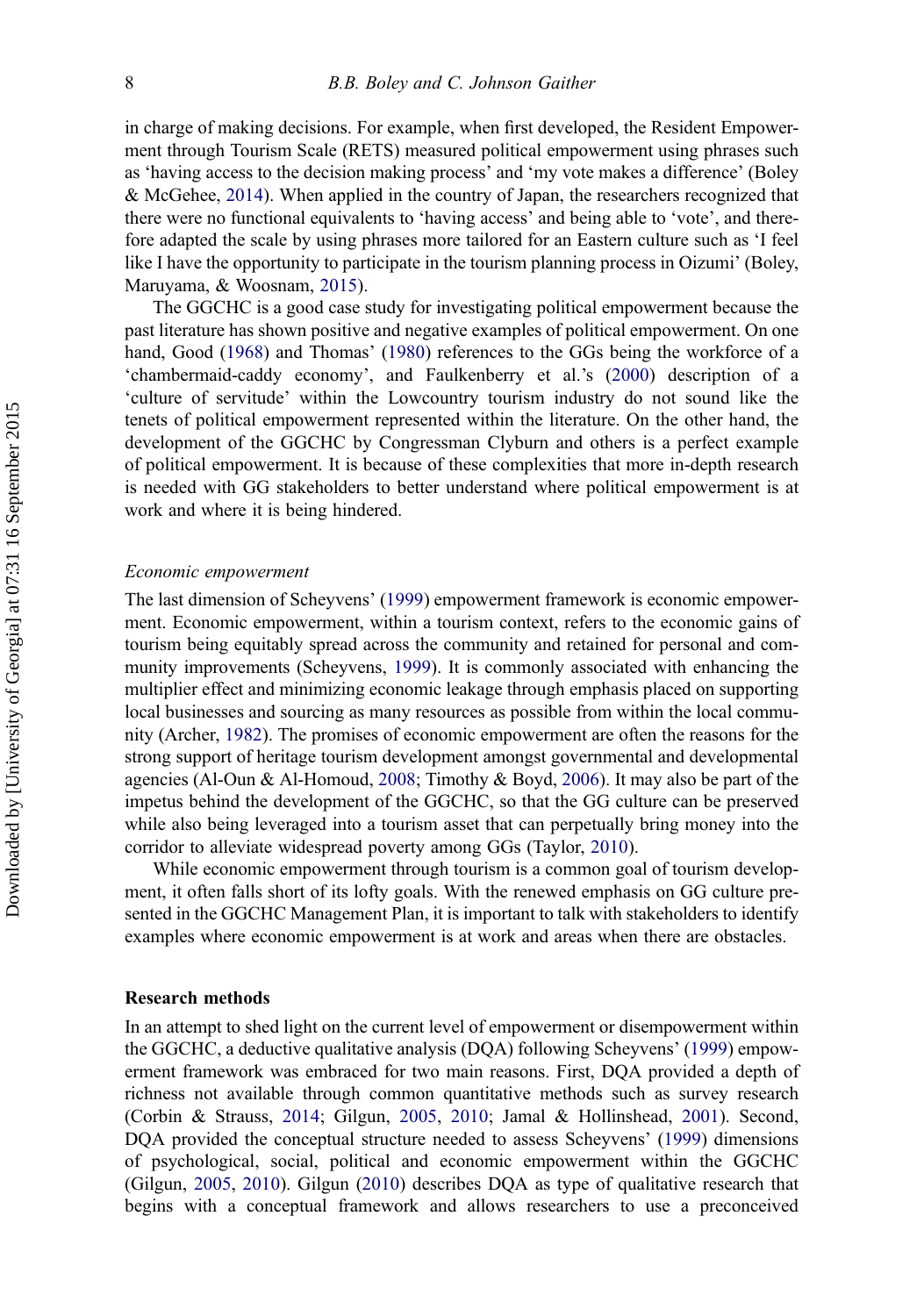conceptual framework to guide their preliminary codes and interpretation of the data. It is inherently different from the inductive 'grounded theory' approach where researchers set aside any preconceived perceptions of the topic and use the qualitative research to develop concepts and allow theory to emerge (Corbin & Strauss, [2014;](#page-21-0) Gilgun, [2005\)](#page-21-0).

The primary researcher traveled within the Georgia and South Carolina portions of the GGCHC from July 2014 to October 2014 to meet with GG stakeholders in order to better understand the current tourism situation within the corridor. Participants were identified through a variety of avenues such as service on the GGCHC Commission, involvement in GG entrepreneurial activities across the region, involvement with nongovernmental organizations focused on African–American land retention, and through word of mouth referrals from other interviewees. A majority of interviewees came at the recommendation of one of the GGCHC Commissioners who was familiar with the local situation and knew of interviewees that would have valuable information to share. This purposive sampling methodology resulted in 10 semi-structured interviews, with 4 respondents located in Georgia and 7 residing in SC (Table 1). $<sup>3</sup>$  $<sup>3</sup>$  $<sup>3</sup>$  Interviews were conducted primarily as single</sup> interviews (8) within the GGCHC at the location of the interviewee's choice. This was done to ensure a 'natural setting' and allow the interviewees to feel comfortable to speak freely about the positive and negative aspects of tourism. In addition to these eight oneon-one interviews, there was one interview conducted as a dual interview and one conducted over phone after the identified participant was not available during the two trips within the corridor. In total, 6 males and 5 females were interviewed for total of 11 participants. Interviews lasted between 14 minutes and 101 minutes with an average time of 54 minutes.

Interviews were recorded using the iRecorder application for IOS operating systems and then were professionally transcribed into Microsoft Word documents by Castingwords. Each respondent was provided the opportunity to look over his or her comments to ensure that captured thoughts were accurately portrayed before data analysis. This type of 'member check' is recommend by DeCrop [\(2004](#page-21-0)) and Krefting ([1991](#page-21-0)) because it allows for verification of qualitative data and increases the trustworthiness of the data. Even though all respondents were provided the opportunity to review the transcripts, only 4 of the 10 respondents provided feedback on their 'member checks'.

After the interviewees were given a chance to look over the transcripts, coding began using the software NVIVO 10 for Windows. During the coding process, special attention was given to Scheyvens' ([1999\)](#page-22-0) empowerment framework and coding responses into the themes of psychological, social, political and economic empowerment. This type of coding is common in DQA when a prior conceptual framework is being used to guide the analysis (Gilgun, [2010](#page-21-0)). The findings from the interviews are discussed below.

| Location                        | Single<br>interviews | Dual<br>interviews | Phone<br>interviews | Total $#$ of<br>informants | Males    | Females |
|---------------------------------|----------------------|--------------------|---------------------|----------------------------|----------|---------|
| Darien/Sapelo<br>Island (GA)    |                      |                    |                     | 4                          |          |         |
| Beaufort/<br>St. Helena (SC)    |                      |                    |                     |                            | $\Omega$ |         |
| Charleston/Mt.<br>Pleasant (SC) | 4                    |                    |                     | 6                          |          |         |
| Total                           | 8                    |                    |                     |                            | O        |         |

Table 1. Locations of interviews, types of interviews and sex of respondents.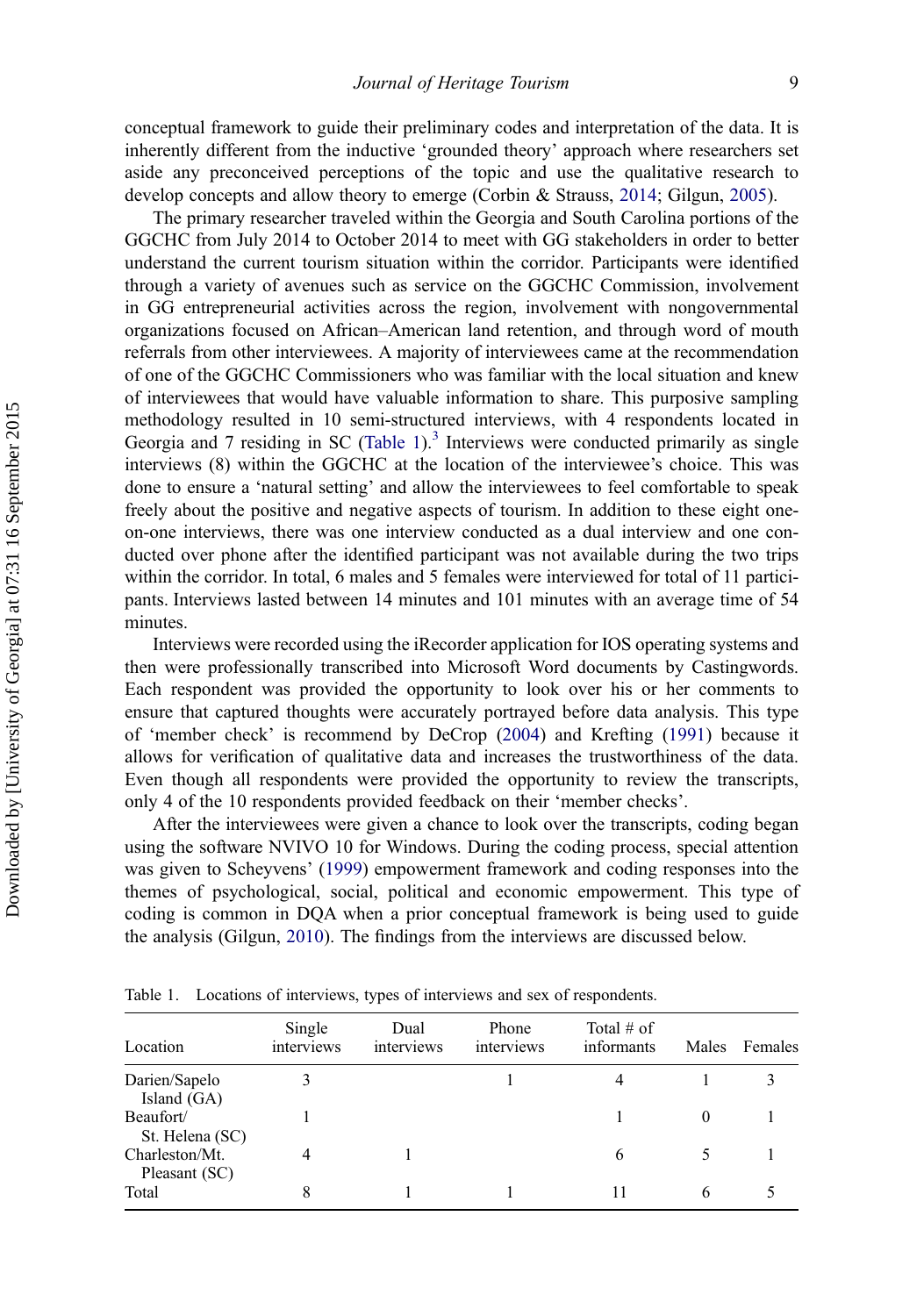# Findings

Psychological empowerment is the dimension of empowerment concerned with the selfesteem boost and sense of pride that tourism can bring to residents from visitors traveling to see the unique natural and cultural features of their community (Scheyvens, [1999\)](#page-22-0). The interviews uncovered many examples of psychological empowerment. One of the most interesting findings related to psychological empowerment was the notion that there were strong negative connotations associated with being GG in the past.

We had people we met in our public hearings … who said, 'My child will never speak Gullah. My child will never learn Gullah.' It's been a pejorative for a long time. (SC-2)

They were angry about the way they were portrayed. Angry … He said, 'I don't speak Gullah.' It's pejorative, you've got to understand. (SC-2)

For us, Gullah/Geechees, which, we didn't call ourselves that back then, it was for embetterment. You had all of the racism stuff you had to deal with. (GA-4)

Interviewees' discussion of a historically antithetical stance among GGs vis-à-vis their own lineage is consistent with a larger black avoidance, also historically, of most things related to Africa and African peoples (Herskovits, [1938\)](#page-21-0). Similar to other ethnic groups in American society, African–Americans (in particular, the historically small African–American middle class), viewed alignment with middle-American values as the key to success in American society. This took the form of emulating white, middle-class etiquette and mannerisms, eschewing black diction (again, the GG are known for their distinctive speech, which is unrecognizable even to other African–Americans), and aspiring to higher education. Perhaps more importantly, physical features typically associated with GGs – darker skin (the 'black Geechee'), tightly coiled ('nappy') hair, full lips and broad nose, characteristics of west African phenotypes, were mocked by both the larger white society but also intimately and directly by other blacks, so that GGs were rendered inferior both by a pervasive white racism external to the culture and also by a black colorism (incubated by the former) which privileged a 'mixed', if not exclusively European physical form (Coard, Breland, & Raskind, [2001](#page-20-0); Martin, [1964](#page-21-0)). It was the Black Power and cultural movements of the 1960s and 1970s that gave voice to the legitimacy of distinctive black cultures, including the GG. Black art and cultural forms have, of course, influenced mainstream American culture since slavery, but these were subdued or aligned with mainstream white culture in a manner that did not challenge white interpretations of black influence.

While there appears to be a long history of embarrassment with being GG, the interviews revealed that the pendulum has begun to swing toward embracing and celebrating the heritage now. For example,

Now, I tell everybody I'm a Geechee. Like back then, 'Shh.' (GA-4)

I would say, 14 years ago, people were hesitant to refer to themselves as Gullah/Geechee in a public arena, and some folks expressed that. The work that all of us have done in the last 14 years has helped to subside that or wane that. People would feel good about themselves, and, yes, acknowledge that this was a painful past and being called that was fighting words. We understand that, but let's look at it in a different way today, as a term of pride. (SC-5)

There are Gullah/Geechees, who their parents and grandparents were ashamed of who they were, wouldn't teach them about the family history, they can come in now and learn it. And they want to. And they share it. They come out to events and they bring their children to learn, so that they don't grow up to be 50 year olds who don't know their own native tongue. (SC-1)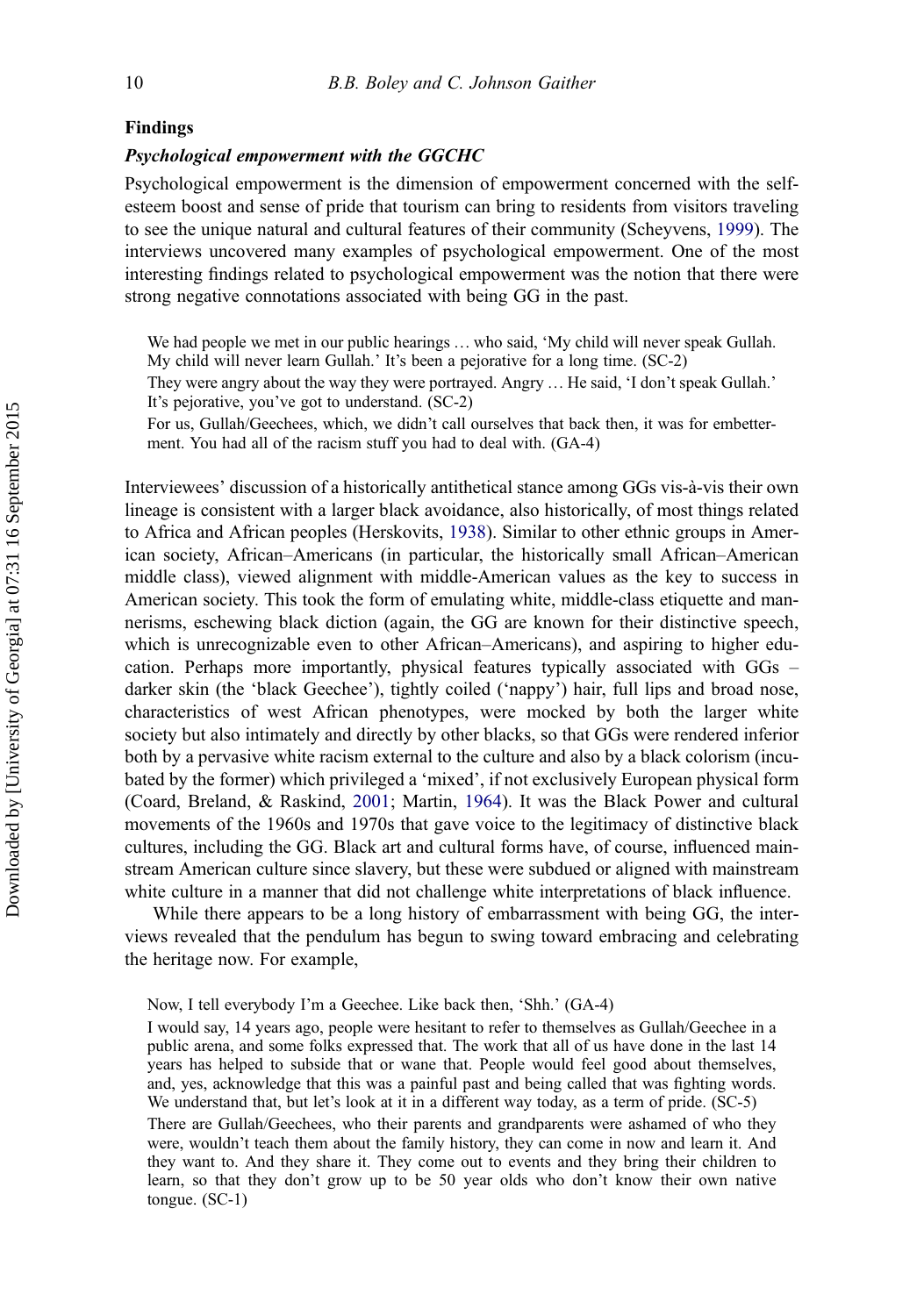It is a stretch to attribute this new-found pride in being GG solely to heritage tourism development, but there does appear to be a connection, as many businesses have appeared that highlight the GG culture such as specialty restaurants that serve GG food including Ike's Gullah Food in Charleston and Gullah Cuisine in Mount Pleasant, SC.

Other aspects of psychological empowerment appear to be directly associated with GG's sharing their culture with visitors.

Again, one of the positive things about the tourism coming to the island, is it gives people a chance to become more curious about it (GG culture). If they don't do initial research, then maybe after coming, maybe it will occur to them to read a little bit more, purchase books. (GA-3)

We love this! It's our culture ... We did this for free (musical performance). We are just having fun. We are not trying to make any money. We just love this. (GA-4)

For African-Americans, it's a major opportunity to have people learn and then study more perhaps about the culture, the people, what has happened. My project on rice is a project that tourism loves, because it's educating them about something. Most of them have never heard of rice culture here. (SC-4)

As we disseminate information about history, cultural preservation, food, and the historical context of that, then people say, 'Where can I get this food today?' Then I can say, 'You can go to Ike's.' Folks coming from Ohio ask me, 'Where can I eat in the vernacular? (SC-5) First of all, the baskets are known all over the country. People come from all over. Highway 17 is designated as the Sweetgrass Basketmakers Corridor. People in search of that art form, they would tend to come over in this area. (SC-3)

I would say, over the last 14 years, being engaged in this process and this journey, the awareness and understanding of Gullah culture has gone up, which is positive. People are coming here looking for, wanting to experience and learn about it. That's positive. (SC-5)

The only examples of GGs being psychologically disempowered from tourism were associated with inauthentic representations of the culture by those considered as outsiders. For example, one interviewee mentioned:

There's a difference between being black-owned and Gullah/Geechee owned … The next biggest issue is ignorance, literal ignorance, of people who think they know what our culture is, incorrectly interpreting our culture and putting that out here now, because they can sell it a certain way. And not sell the truth, OK? They can't sell the truth, so they package a lie, and they're selling it. That's damaging, because now you have people who don't know any better wondering and confused, don't know what to support, because they're like, 'But they said this.' That's a direct contradiction of what I see the people trying to do. That's a big issue. Now the part that I think that can be beneficial is in people holding to their culture. They're going to win out against the fakes. As I always say to people, when someone presents you with a cubic zirconium, it's beautiful if you never saw a diamond. You love it, but when they give you a diamond, you'll never accept a cubic zirconium again. That's what's happening now. People go to some things, because it says 'Gullah.' And they get there and they may be entertained. I mean, a lot of it's very entertaining. But when they then turn around and come to something with the traditional people, that it comes, 'Oh, wait a minute. This is a different ... I feel this. This is emotional. I'm really connected here, not like the show we went to the other day.' (SC-1)

Then, of course, she went and interviewed the tour guides throughout Charleston. 99.9 percent of them seemingly, from her perspective, knew nothing about rice culture, and knew nothing about the actual building of Charleston. They knew about the people whose names are on the buildings, but they don't know about the workforce. (SC-4)

There are people who make money off of tourists and tourism and the Gullah Geechee thing. But I was talking to a local leader recently who was very upset about these interpreters. As he put it, they tell very common, stale stories and jokes, in bad English. (SC-2)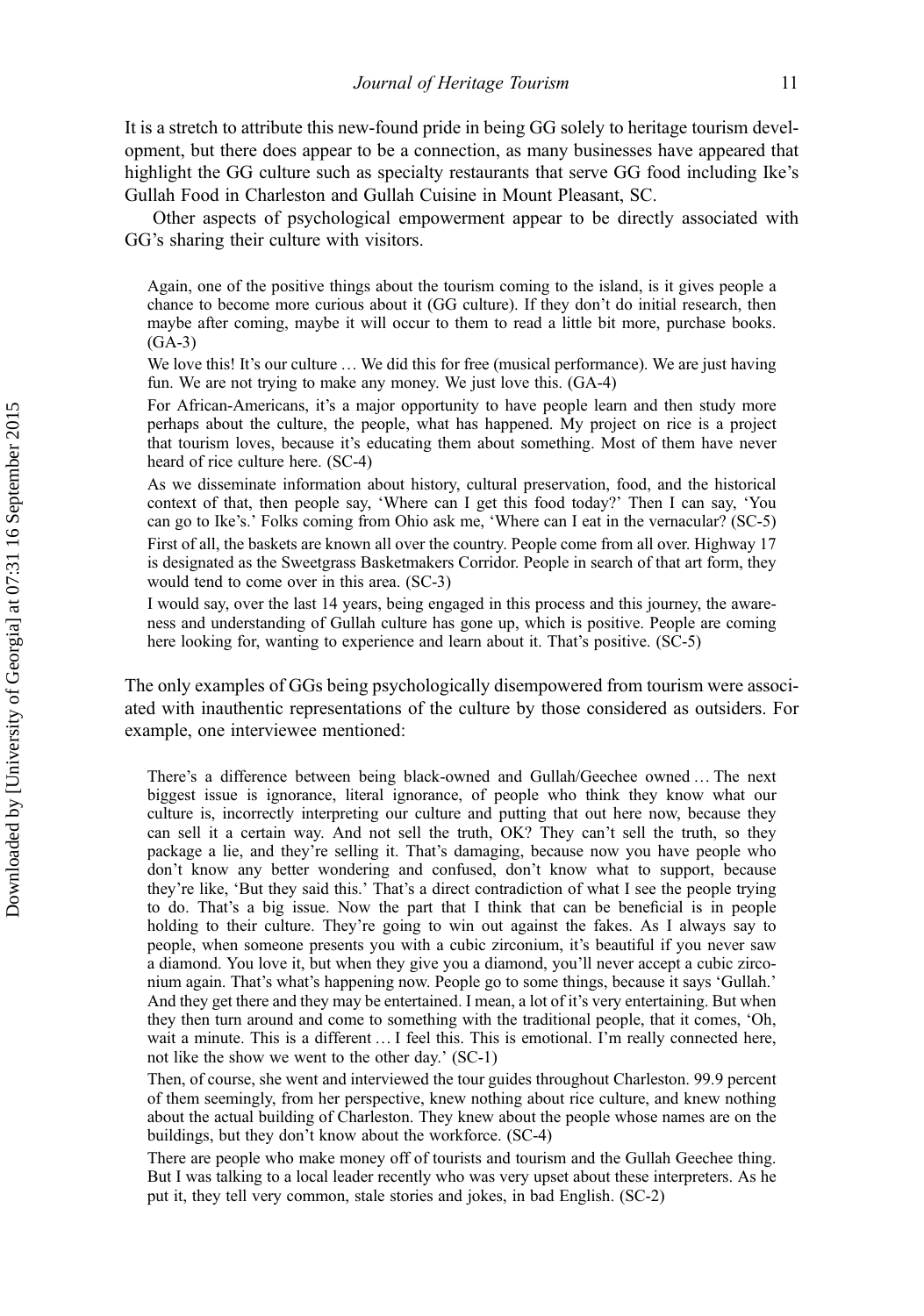These reflections point to a common criticism of tourism, that it can lead to an intentional distortion or inauthenticity of culture or events, for the sake of profit (Salazar, [2009](#page-22-0)). In defense of such activities, however, Wang ([1999,](#page-22-0) p. 352) writes that these attempts serve a useful purpose in late modernity if they can effect an 'existential state of Being [in the tourist] … Existential authenticity can have nothing to do with the authenticity of toured objects'. Such a state is evoked when the tourist participates in activities that need not be objectively authentic. Thus, if a tourist were invited to take part in a 'traditional' Gullah rice harvest in the Lowcountry, it would matter little if the rice harvested was not actually used during the ante or post-Bellum era. More important would be the real-time experience of imitation, which, according to Wang [\(1999](#page-22-0)) would result in a lasting, beneficial impression (which is what the tourist is seeking).

Social empowerment within the GGCHC empowerment, the interviews revealed more of a mixed message when they were asked questions about social empowerment. One of the positive examples of social empowerment unearthed from the interviews was in regard to how the development of the GGCHC brought the GG community together.

Having the 21 public meetings, as we did, allowed people to feel connected and engaged. (SC-5) In the late '90s, there was an organization formed called the Gullah Consortium made up of folks from Gullah/Geechee communities and sites and properties and historic sites. A conversation that probably had never even taken place in it. We had to weed through the transition of that, because many folks in the community felt uncomfortable initially, because they had never been openly invited to these historic sites anyhow. Or had they gone to any of these places, they didn't see themselves there. They didn't see themselves reflected in the interpretation and a whole range of stuff. We had to work through that process. But that gave us a foundation of the communities, of the people, of the culture, and of the sites working, walking, and talking together. (SC-5)

What was happening was everybody had gotten so accustomed to fighting in their one little spot by themselves they never stayed in touch with each other. Out of that conference I said, 'We need an umbrella group that can be a clearinghouse for the issues, so all of us can fight together for each other.'(SC-1)

Another positive example of social empowerment was from the development and planning of the annual Sweetgrass Basket Festival held in Mount Pleasant, SC.

I said, 'Let me put some feelers out into the community and see what I get back.' I did that, and I was successful to get enough positive feedback that I was able to form the nonprofit Sweetgrass Cultural Arts Festival Association, half of which were basketmakers, the other half were community residents and people who wanted to help. (SC-3)

All we wanted 10 years ago was to have a two-day (Sweetgrass Basket) festival and go home. We're helping to work now with the fire department, transportation in developing roadways, dealing with subdivisions and development, school locations, all these things. But all we wanted 10 years ago was a simple, two-day festival. (SC-5)

Even though it appears that the development of the GGCHC and other initiatives such as the Sweetgrass Basket festival have brought GG community members together, there does appear to be a lot of tension within the community. Part of this tension stems from there being an apparent divide between those who are 'truly' GG and those who are perceived as being imposters.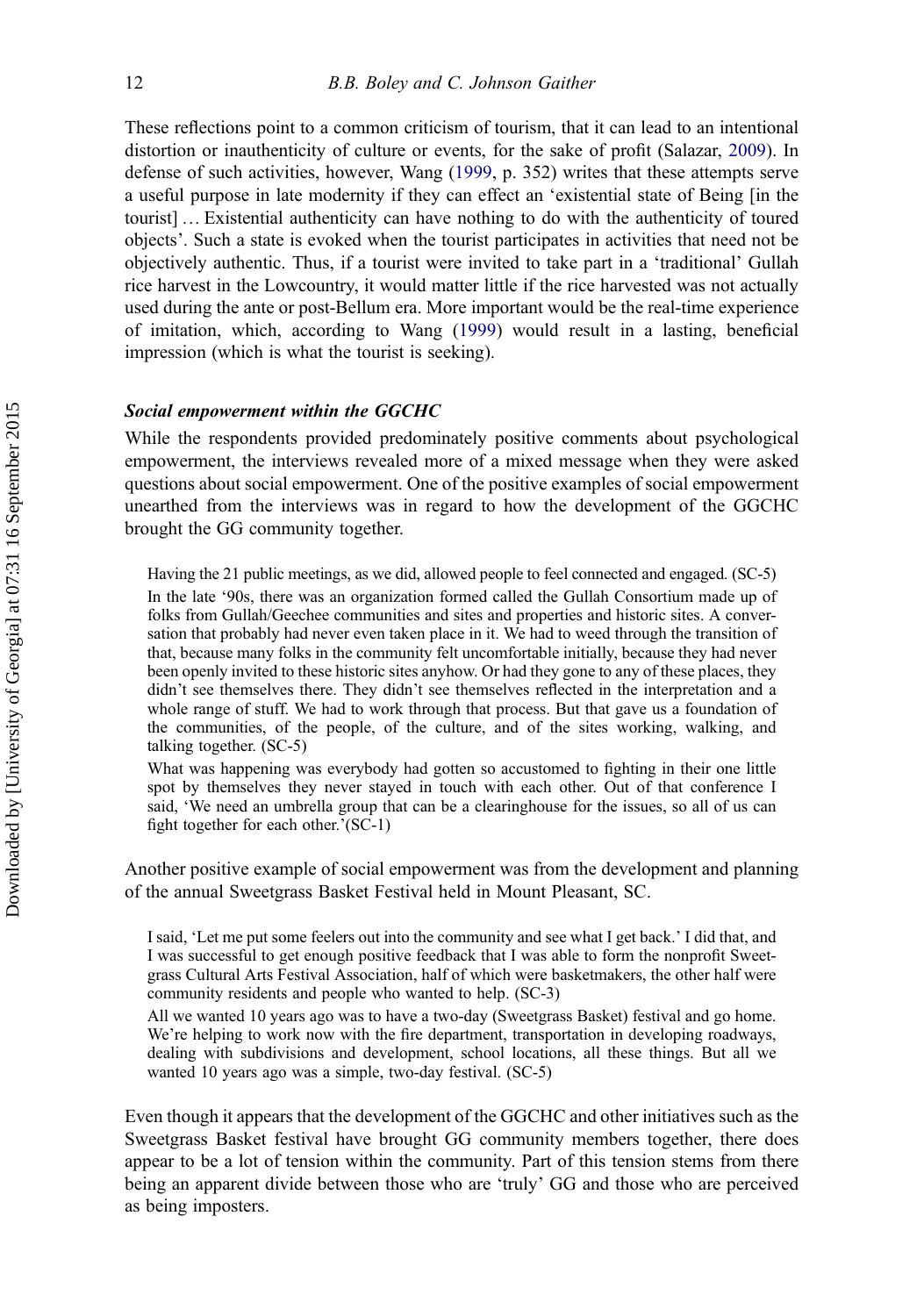This is the problem. We have a certain set of African Americans that live in Beaufort County that are from Ohio, and they are going around for years, and the state of South Carolina financed them doing it, by calling them ambassadors at one point and outraging people who were native to Beaufort County who were Gullah/Geechee, saying they were Gullah ambassadors. (SC-1) So now you have a lot of rifts because of money. (SC-1)

Another interview speaks of this animosity toward outsiders in their treatment by native GG people when they returned from living afar.

I am an outsider. Number one, I'm not a basketmaker. Number two, even though I was born here, I did not grow up here, so the majority of them didn't know who the heck I was. Here I come and, 'Who does she think she is? She's going to put on a festival, a Sweetgrass Festival?' There was a small percentage that supported it. The majority of them, no! (SC-3)

The last negative example of social empowerment comes from Sapelo Island, GA where some within the community feel like they are carrying a disproportionate weight of the work to help save the community from forces threatening to take the small amount of GG owned land. One interviewee mentions:

We've got too many descendants doing lip service, and not actually sacrificing anything. You've got to sacrifice in order to save this community. We, who live here, are like the sacrificial lamb. We are sacrificing. We choose to stay here 24/7. We don't want people who don't live here 24/7 to come dictating to us, and not doing anything, not sacrificing anything, just lip service. We don't need lip service. We need help service. (GA-2)

Respondents bring up important social distinctions within the GG culture. These are based on geopolitical affiliations, for instance, the South Carolina, Lowcountry folk who call themselves Gullah and the Georgia people who are known as Geechee. The formation of the GGCHC brought together a GG amalgam, obscuring internal differences among people who may certainly have stronger allegiances to their respective states or towns than to a politically defined moniker (i.e. the GGCHC). Also, there are certainly distinctions between mainland GGs and islanders across all states comprising the GGCHC and perhaps starker differences between bona fide GGs who remained in place and those who either went or were sent North in search of better living conditions. A culture clash of sorts can develop when return migrants who have acquired a different (better) socioeconomic standing resettle in a rural area (Krannich & Zollinger, [1997](#page-21-0)). Spain's [\(1993](#page-22-0)) study of 'Been-Heres versus Come-Heres' stresses that conflict can arise between longer term and newer residents when the latter assume the role of community salvager. That is, newer residents see their role as either restoring a rundown city district or that of focusing a rural community's efforts on the aesthetics of the rural environment or saving that environment from further degradation. Such efforts can be perceived by longer tenure residents as elitist.

The process of creating the GGCHC is a great example of political empowerment within the GGCHC as some of the interviewees mentioned.

Basically, you have a grass roots and a Capitol Hill combined effort that ends up getting this law passed. Neither one of us thought this was going to be what people would now use as a leverage point for careers, for their individual advancement, and for their individual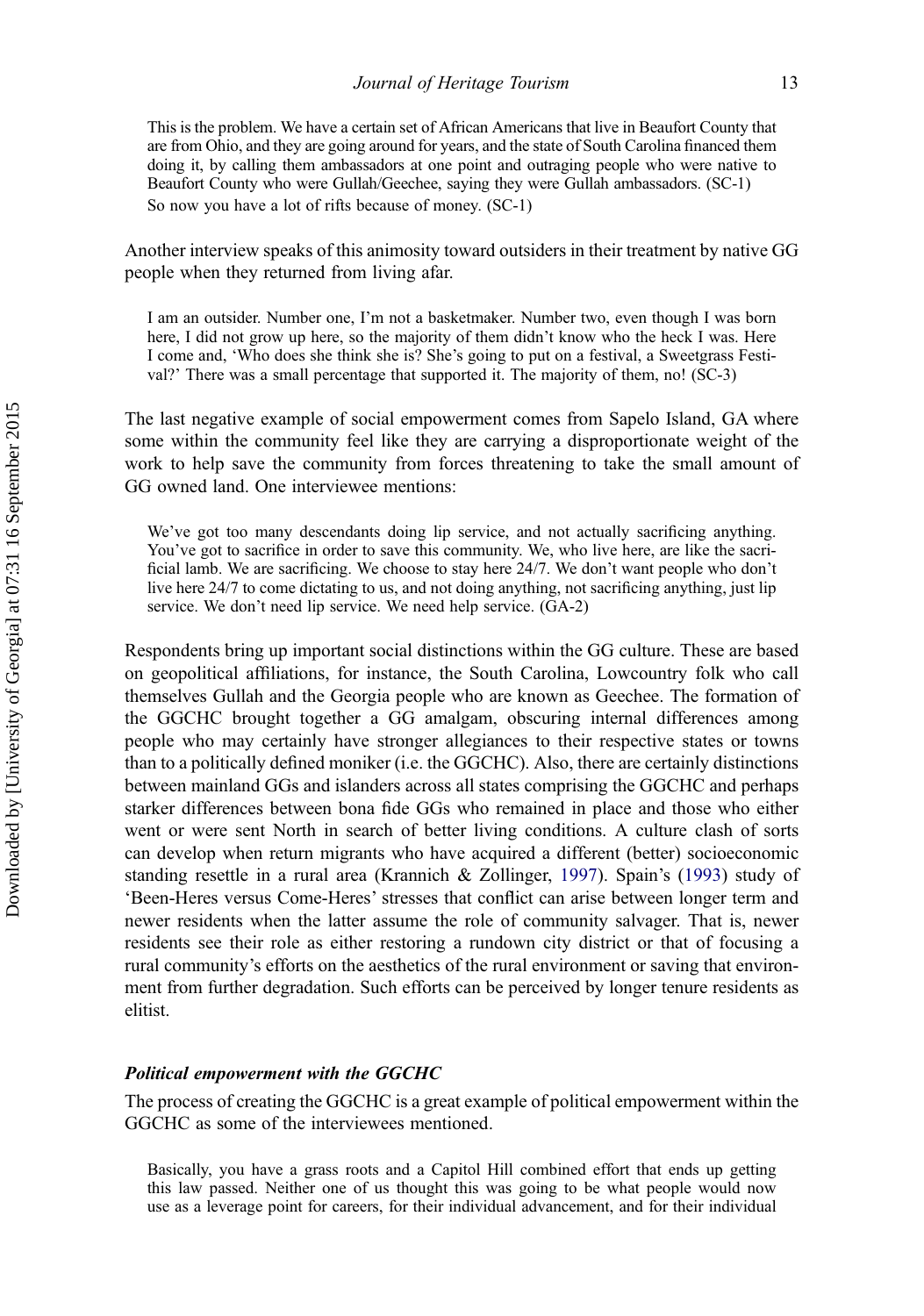ways to bring in money. None., myself nor Congressman Clyburn, could ever have imagined that. (SC-1)

Other examples include politicians of GG descent being elected to public office.

When I got elected, I have to say, because I never dreamed, in my wildest dreams, that I would be involved in politics. But I realized that in order for me to have a voice and be effective in the decision making process, as to how the town managed its growth and its development and all of that, that I had to be a part of the council. (SC-3)

Now being on City Council, I can brag now … I'm offering the local legislation to set up a Geechee/Gullah Cultural Heritage Commission Committee from the city of Darien, long name, and it passed unanimously … I knew the local politics though. I couldn't boast on the fact that this is the first piece of African American ... Skip all that crap! Let's just get it passed, now I can see it. Yeah, now we have a commission. And this is the first time that anything like that has been brought up or passed. (GA-4)

While the above examples highlight the increased inclusion in Lowcountry politics, not all interviewees felt the same way. When talking about Sapelo Island, one interviewee mentioned:

We got politicians that represent this area that never even been on Sapelo. You told them to come to Sapelo, they'd probably get lost. They'd probably end up in Cuba, having dinner with Castro ... They don't focus on Sapelo. It's almost like there's a hands-off policy among politicians. I don't know where that come from, because we didn't give nobody no handsoff, especially when it comes to somebody lending us a hand, and helping us with things. (GA-2)

Another political empowerment issue mentioned by some of the interviewees involves the high percentage of GG land owned as heirs' property.

The nature of ownership is a tenancy in common, and that just means that group of heirs … as far as the number of folks we're talking about, they each have an undivided right and use in interest in the land … It makes it highly susceptible to predatory development. (SC-6)

When applied to tourism, it has both positive and negative effects on political empowerment. The negative impacts are that heirs' property can attract predators from both within and outside the community. Outside agents may target those with interests in heirs' property, purchase an interest in the land, and then insist on a division of the land, with the ulterior motive of purchasing the entire property for later resell at a profit. For example,

There was a recent case where the town of Hilton Head purchased heir's property out of a forced partition sale by an heir in New York who came down. They were moving homes off that land for two months, people were displaced. They got a lot of money for that property, but, again, there were a lot of people displaced who didn't want money. They wanted to remain on their ancestral land. (SC-6)

I think what tourism will do is open up the land to the predators more. That would be a major concern on my part because we're now talking about, you got multiple people coming to see you, visiting you. They find out this type of situation, and now that opens the door for them to say, 'Let me see how I can get in your family.' (SC-6)

The flipside of tourism's impact on heirs' property is described by the following interviewee.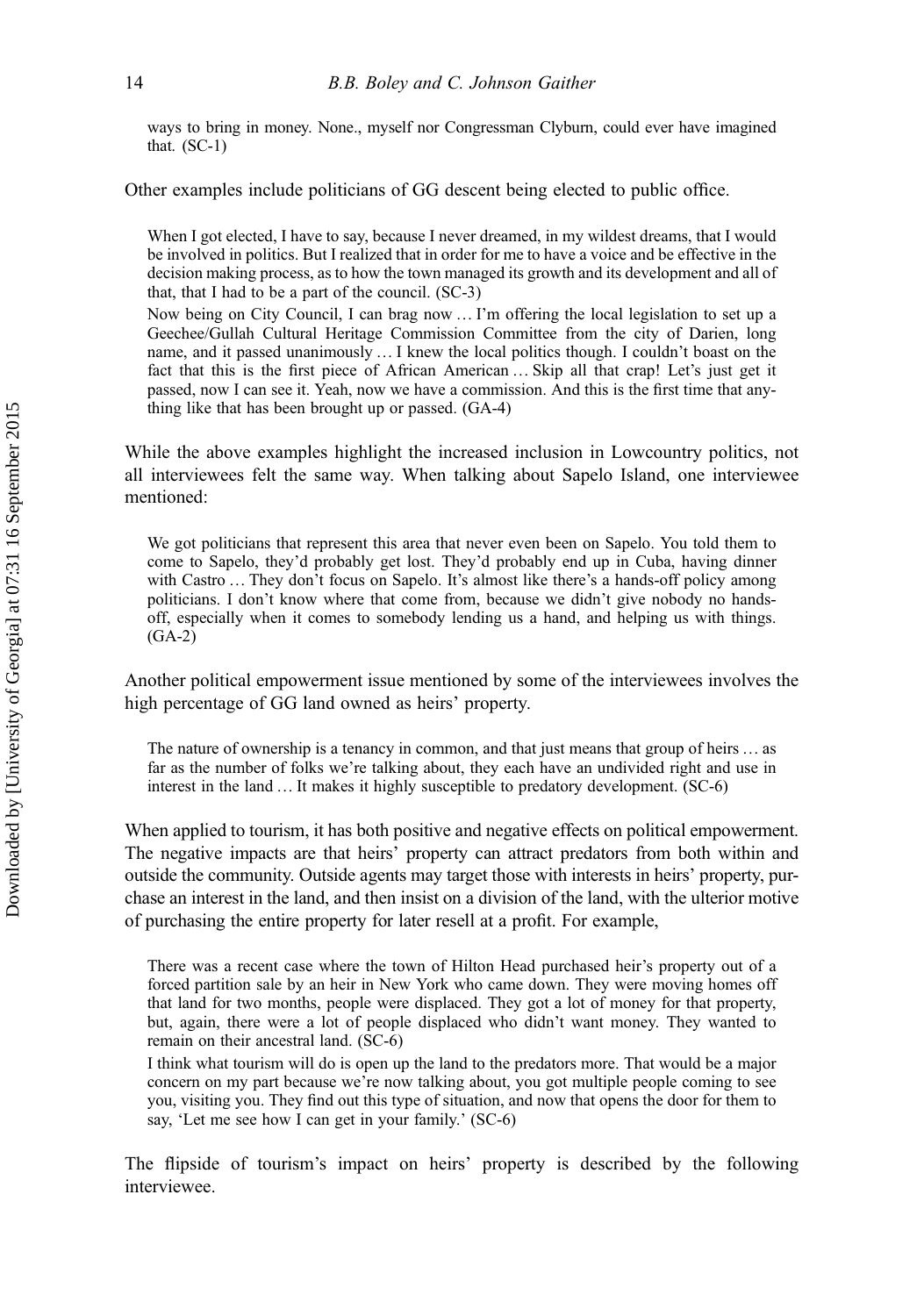I think tourism could be a benefit in certain circumstances, in the sense that once title's clear, it can be a carrot on the stick … Listen, there are going to be people making money off tourism, making money off this land around you. If you can get up to snuff and up to speed and resolve your title issues, in whatever way you see fit – putting it in a trust, in an LLC, conservation easements, whatever – or presuming some sort of ecotourism or something like that. (SC-6)

I really think, as long as we are treating tourism the same as what I see forestry and agricultural … It helps the landowners to hold on to it, it helps the landowners to decide if they want to clear title. They are all carrots, and to me, tourism falls in that third bucket as an opportunity for them. (SC-7)

The impact of tourism is building highways to make it more convenient and comfortable for tourism. But if people on these land sites can just get real for a moment, do some investigation of the history and how the land came to be, and figure out a way of working cooperatively together, then tourism is not going to be a negative. Tourism is going to be a positive. (SC-4)

The interviewees were generally optimistic about tourism's potential to bring long lasting economic benefits to GG residents residing within the corridor. Some of the general positive comments about tourism's ability to bring money into the GGCHC include:

Certainly, it provides opportunities for people who have businesses, say, for instance, the people who cook the meals, like how you said Sally (pseudonym) prepared a meal for you. (GA-3)

I see there are some people who are able to make a living out of it – sweetgrass baskets and other crafts. (SC-2)

The positive (of tourism) is bringing money to the island. You know for a fact that you don't have any jobs over here, really not many jobs over here, especially for the youth. At the age of 16, normally you can find a job on the mainland at the age of 16, but being over here, they don't have jobs for 16-year-olds. It's bringing money back to the community. The bad part about it, a lot of people come over here looking for land, to buy land. (GA-1)

A huge percentage of my work (art) is purchased and supported by tourism. But then also a huge part of it is purchased by very learned, educated people. People that know about the Gullah culture, people that want to know about the Gullah culture. So I don't know if I could openly say tourism, because most people come here to buy my work. They are not coming here, necessarily, to look at the city or take part in whatever is happening around. (SC-4)

A part of this is also economic development. Case in point, Ike's, Gullah cuisine, and the Gullah Museum. As we disseminate information about history, cultural preservation, food, and the historical context of that, then people say, 'Where can I get this food today?' Then I can say, 'You can go to Ike's.' (SC-5)

Another example economic empowerment is the many GG-owned and operated tours popping up within the corridor. One of the authors actually participated in one of these tours on Hilton Head Island. It appeared to be a very successful operation with a 17-year tenure and 2 full buses with approximately 20 people each on the day the author visited. An additional example is the potential for GGs tours throughout the corridor.

A lot of folks now are looking how they can develop a tourist network of tourist opportunities that would encompass all four states (of the GGCHC). There are some folks in Jacksonville that are developing a bus tour that you take from Jacksonville to Mount Pleasant and back. Next year, they're planning on running from Jacksonville to Wilmington and back. There are folks who have said publicly that they wanted to develop a boat tour that you get on, probably either in St. Augustine or Jacksonville, and traverse the Intercoastal Waterway, from the south to the north and back. (SC-5)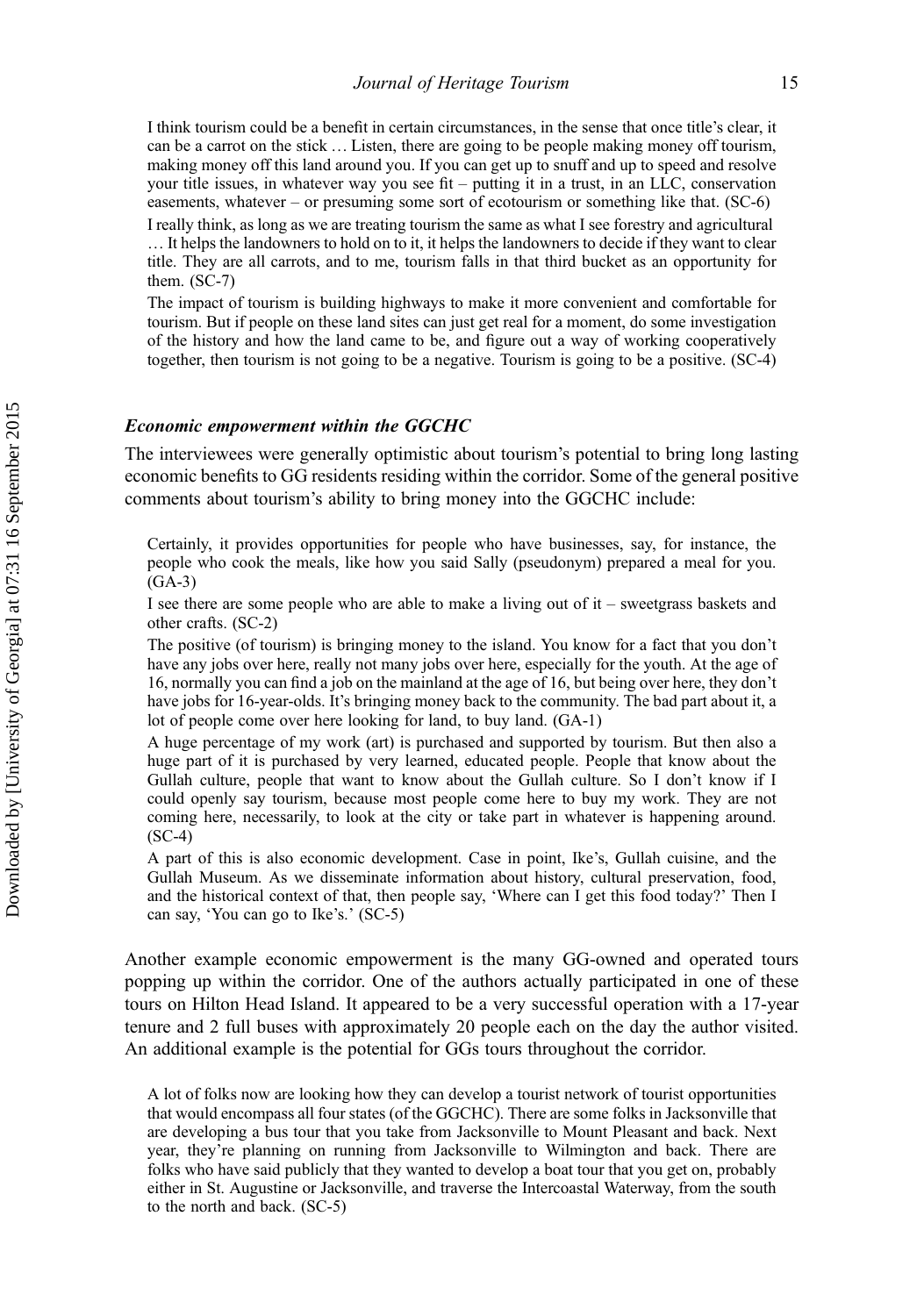While tourism does hold a lot of promise for the economic development of the region, some interviewees were more critical of it only bringing marginal benefits. For example,

It's not beneficial when the state of South Carolina takes a picture of a sweetgrass basket and puts it on the cover of a brochure for something in Columbia, South Carolina. That's not beneficial to us, because that's too far away from where sweetgrass is grown and baskets are made still in Mt. Pleasant and up and down the South Carolina coast. It's not beneficial then. If you want to say you want to help Gullah/Geechee to be empowered, step back and come to where we have our businesses that we're owning, that we're operating, that we're presenting our story to you as our family lived it, and support that. Don't say to us, 'No, no, no. I don't want them come to you. We want to have an event at my restaurant and my resort and my hotel, and we want y'all to come in for two, three, four hours, without pay. Hopefully you'll sell something, but come sit.' (SC-1)

The quandary for them is jobs. They can't help me hold on to it if they don't have a job to help me hold on to it. I don't want the next generation to settle for minute jobs. With DNR, or the University of Georgia cutting grass, swabbing the deck as the saying goes. I want them to have more meaningful jobs … In order to do that, parents, and the young generation have to figure out, 'What are they doing over here that I can go to school, and learn so, I can help succeed in jobs here?' 'I can come back, and apply for a meaningful job here.' (GA-2)

These comments point to the need for a more nuanced interpretation of potential economic opportunities available via heritage tourism. While there are tangible signs of GG culture, such as its religious subtleties, food, and language, observers and would be marketers of the culture may find it more symbolic than obdurate (Gans, [1979](#page-21-0)). For instance, if one, nowadays, were to attempt to point out where and how this culture plays out in everyday life, this may be difficult because the essence of the culture is expressed in everyday understandings of movement, gestures, or ontologies that can be verbally relayed but not experienced. It becomes apparent to any outsider who travels the four-state corridor that many other features of Lowcountry life intermingle. One can easily lose sight of GG cultural sights if these are not clearly marked (i.e. Ike's Gullah Cuisine).

Importantly, the GGCHC is a political designation and construction that ignores the uneven development potential across this historical space, and the grand efforts, in terms of social and human capitals, required to build sustaining enterprises that can generate intergenerational wealth. Certainly, within the GG monolith are economic and political differentials that make for an irregular distribution of material goods and knowledge across the corridor. For instance, the iconic sweetgrass basket is prominently displayed in most advertisements or references to the LowCountry Gullah; however, Grabbatin et al. ([2011\)](#page-21-0) report studies estimating only 300 individual basket makers or 300 Gullah families participating in the art form. As well, the locally available raw material used for making the baskets is dwindling. Basket makers must either travel to other states to collect the grass or purchase it at high prices. As a result of the limited availability and added costs of sweetgrass, the art form, economic welfare of these artisans and contributions to the local culture and economy are in jeopardy (Hart, Halfacre, & Burke, [2004\)](#page-21-0). Clearly, this activity is not a broad-based economic mainstay of the Gullah economy and points again to the irregular distribution of economic potential within the GGCHC.

# Discussion and conclusions

This study used DQA to investigate areas where GG residents may be psychologically, socially, politically and economically empowered or disempowered from heritage tourism within the Georgia and South Carolina portions of the GGCHC. Results suggest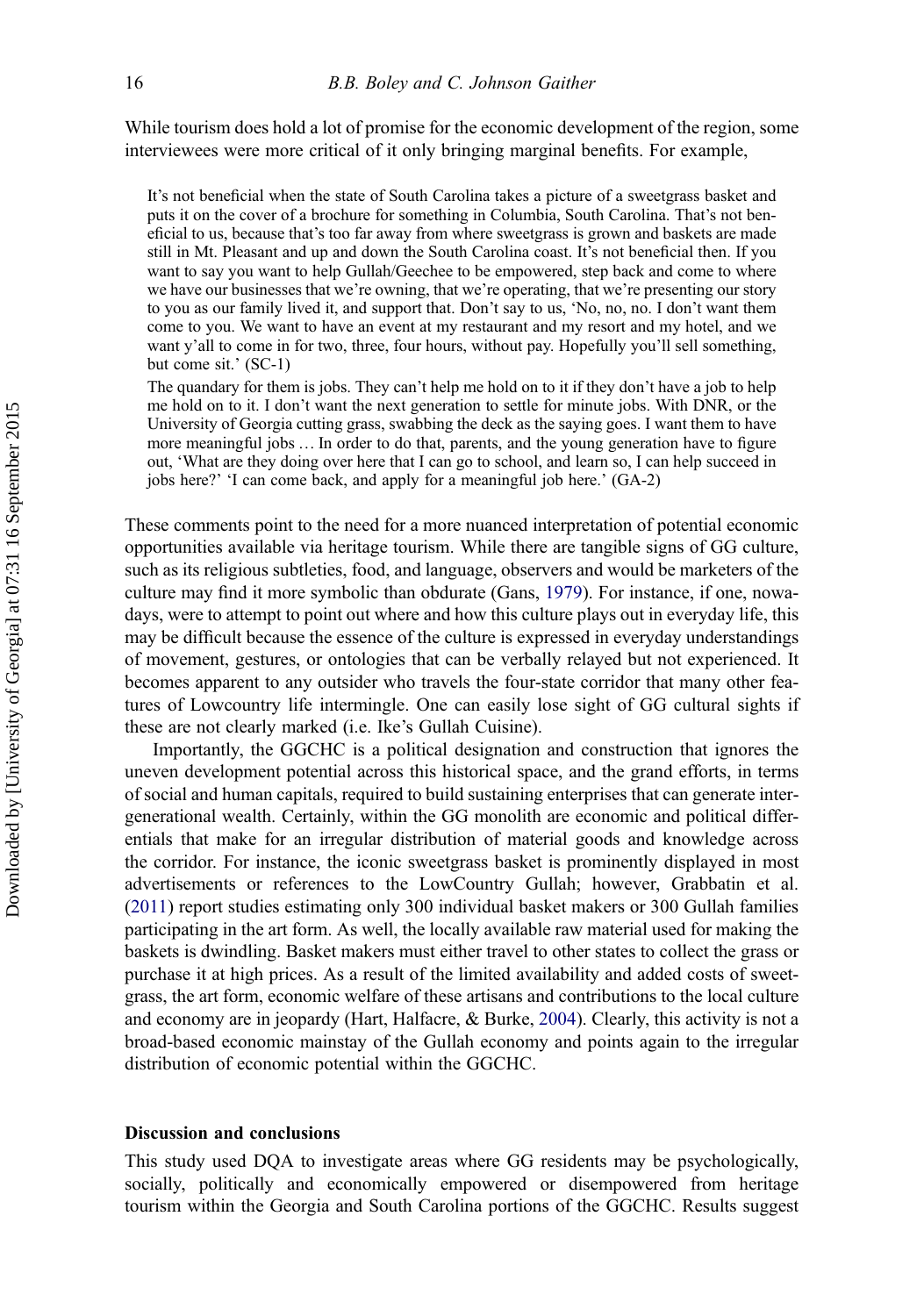that that heritage tourism in the Lowcountry has both the potential to be both a positive and negative force. Specific positive examples of empowerment uncovered through the interviews included an increased pride in being GG, tourism providing opportunities for community members to come together and rally around certain initiatives such as the creation of the GGCHC and festivals such as the Sweetgrass Basket festival, tourism being a 'carrot' to clear heirs' property issues, and the many economic opportunities associated with tourism businesses in the Lowcountry.

Even though the comments were mostly positive, some stakeholders were very vocal about tourism's inability to solve certain long-standing issues and its tendency to exacerbate other problems. One example of disempowerment which transcended all four dimensions of empowerment was that certain groups of people posing as GGs were viewed as frauds attempting to benefit from the current renaissance surrounding the culture. This resulted in some of the interviewees being embarrassed by the fraudulent group's depictions of the culture and frustrated over how the economic benefits from tourism were going into the pockets of this group who are just using the culture to make money.

The corruptive power of money associated with tourism is not a site-specific phenomenon unfortunately. Dwyer et al. [\(2013](#page-21-0)) acknowledge the problems associated with 'memorial entrepreneurs' who profit financially and reputationally off of producing historical traditions even though they may be cultural imposters. Past heritage tourism research is also full of examples of tourism commodifying the culture and bringing divisions within the community (Nyaupane, [2009](#page-21-0); Timothy & Boyd, [2003](#page-22-0), [2006\)](#page-22-0). This finding highlights the fact that there are real problems when it comes to social disempowerment within the GGCHC. While there are examples of groups coming together to work for a common cause, it appears that the profit and fame associated with tourism have resulted in increased tension within GG communities. Other problematic areas include tourism's potential to exacerbate GG land loss through the loss of already fragile heirs' property holdings, as well as tourism's inability to provide widespread economic development.

These initial findings have many practical implications for those associated with the GGCHC and Lowcountry tourism. The first recommendation is for Destination Marketing Organizations (DMO) and other tourism officials to take the time to ensure that those stakeholders who they are working with are the 'real' GGs rather than 'memorial entrepreneurs' who are falsely representing the culture and commodifying it for personal economic gain. This will help reduce the embarrassment associated with 'others' falsely portraying the GG culture, prevent 'ethnic intruders' from capitalizing off of tourism (Timothy & Boyd, [2006\)](#page-22-0), and help increase the cohesion of GGs living in the corridor. It will also help ensure that marketing initiatives directed at GG heritage tourism are of top quality and complement many of the other superb tourism assets of the Lowcountry. Related to this finding is that there is a large gap between the GGs who have lived in the corridor all of their life and the diaspora that left for their education and careers and are just now starting to come back with the time and will to volunteer on GG related projects. While there will always be the 'Old Timers' and the 'New Timers' or the 'Been-heres' or 'Come-heres' (Spain, [1993](#page-22-0)), those involved with the management of the GGCHC could help bring the two groups together by facilitating more opportunities for the groups to interact and work toward common goals that are mutually edifying.

Other practical implications include enhanced efforts to bring the unique cultural features of the GG people into the tourism product market within the Lowcountry. The city of Charleston, SC has been recently voted the #1 tourist destination in the USA four years in a row (2011–2014) by Condé Nast Traveler readers (Charleston City Paper, [2014\)](#page-20-0). Savannah, GA is also a heavy draw for tourism with 12 million annual visitors in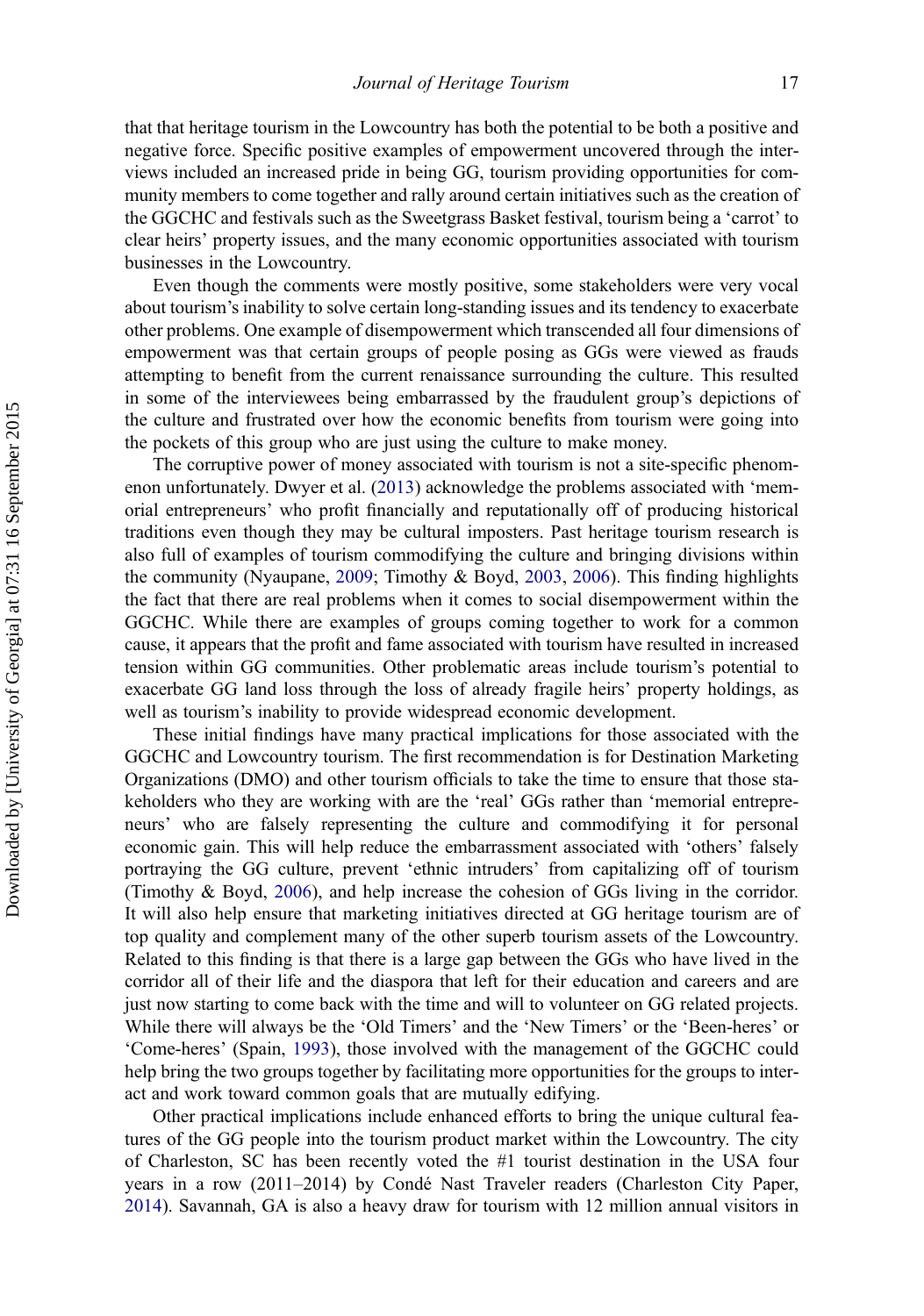2012 (Savannah Chamber of Commerce, [2015](#page-22-0)). While there is certainly evidence of success within these two cities and across the Lowcountry, there is increased room for those in the tourism offices of NC, SC, GA and FL to showcase the GG culture alongside the dominant themes of 'the Antebellum South' and the sun and sand of the Lowcountry Sea Islands. Doing so, according to Butler et al. ([2008\)](#page-20-0) findings, could enhance already strong international visitation. This type of tourism marketing will ideally provide an additional facet to the already successful tourism industry, as well as positively influence all dimensions of empowerment. For example, this type of inclusion in the marketing and management of the Lowcountry tourism industry will ideally result in GG residents' pride and self-esteem increasing from being included in the tourism marketing material (psychological empowerment), a feeling of more inclusion as they work together with local and state DMOs (political empowerment), increased community cohesion as GG's are able to come together and rally around a common cultural narrative (social empowerment), and more jobs opportunities from the spillover of visitors interested in experiencing the unique facets of the culture (economic empowerment). More inclusion of the GGs in state promotional material may also be the needed bridge between the criticism of heritage tourism in the Lowcountry as either 'deficient' or 'excessive' in its representation of slavery (Alderman, [2010;](#page-20-0) Dwyer et al., [2013\)](#page-21-0). As discussed, any promotion of GG culture should emphasize the intangible components of this heritage. While physical sites of observation are valuable in demonstrating both the heritage and presence of GGs, as important are narratives and folklore that are impossible to 'visit' but nevertheless contain cultural pointers that are instructive in understanding the GGs place in American history.

While the potential for a sustainable heritage tourism industry is high within the GGCHC, these suggestions may be too idealistic because the little bit of tourism success within the corridor has already bred suspicion, distrust and greed by some masquerading as true GGs to cash in on the demand for the culture.

As with all studies, this study has certain limitations that need to be addressed. The first is associated with the decision to use qualitative methods over quantitative methods. While it was determined that the richness associated with qualitative data was more desired, this limited the number of participants included in the study. The methodology used also privileged certain points of view over others. For example, most of the respondents interviewed were those associated with the GGCHC or currently involved in the tourism industry. GG residents not involved with tourism or the GGCHC may have completely different views than those interviewed. This is also evident in the spatial distribution of responses. With the present study, only two states of the corridor were included. It is likely the tourism industries in Florida and North Carolina have different complexities that would influence the interviewees' responses to the various dimensions of empowerment.

These limitations set the stage for a fruitful area of future research. As mentioned in the introduction and literature review, the impacts of tourism on the GG people is an underresearched area. Most of the previous research has been directed toward African–Americans in general and toward either the representation of slavery at heritage sites (Alderman, [2010;](#page-20-0) Butler, [2001](#page-20-0); Butler et al., [2008](#page-20-0); Dwyer et al., [2013](#page-21-0)) or the absence of African–Americans within state tourism brochures (Alderman & Modlin, [2008,](#page-20-0) [2013](#page-20-0)). Building off these initial findings, future researchers could turn to quantitative methods and apply Boley and McGehee's [\(2014](#page-20-0)) RETS across the GGCHC. This type of large-scale study would help determine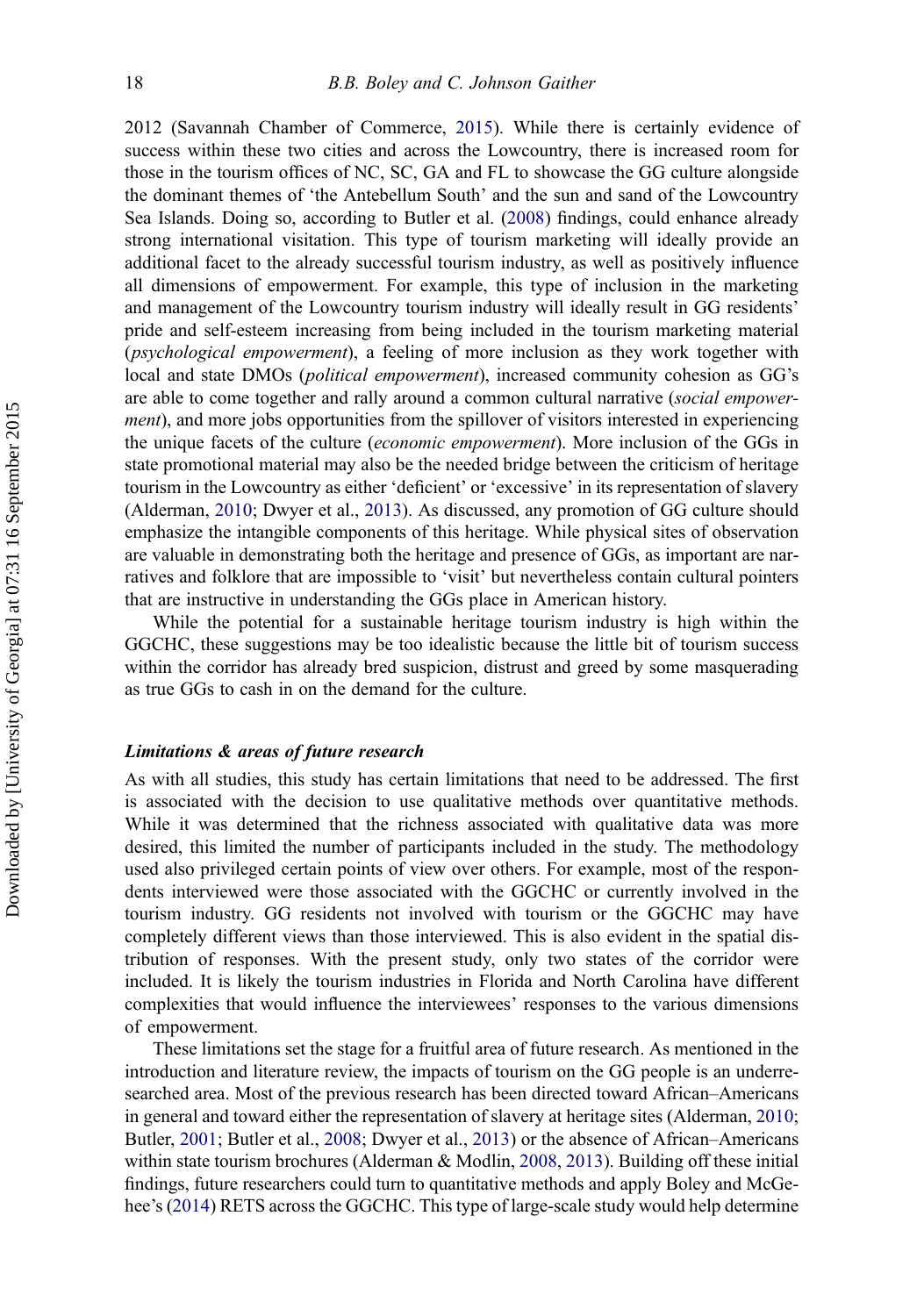<span id="page-19-0"></span>how residents perceived themselves as being empowered psychologically, socially, politically and economically by tourism across different parts of the corridor.

It appears that tourism within in the Lowcountry is at a critical moment for the GG people. Heritage tourism could help to leverage the creation of the GGCHC into a sustainable heritage tourism industry or it could result in a similar system of power and wealth concentrated within the hands of a few as seen in other areas of the 'Antebellum South' (Buzinde, [2010;](#page-20-0) Buzinde & Santos, [2008](#page-20-0)). There are other concurrent social processes that may have a bearing on tourism development within the GGCHC, for example, migrant and immigrant labor streams. Service persons of Latin origin either work along with or have supplanted African–American service workers in the hospitality sector, including Lowcountry sites. The impact of an emergent culturally and linguistically segmented labor force could be considered in larger explorations of tourism development along the GGCHC, specifically how the presence of a culturally distinct population may be impacting employment opportunities in positions that were once deemed 'black only'. Results from this exploratory study also suggest that future research in this arena should more carefully examine assumptions of universal empowerment brought by tourism, for example, investigations of how empowerment may intensify or ebb across a given study area. Most importantly, future research must investigate the extent to which residents embrace or accept the idea of the local as something which should be subjected to the tourist gaze.

# Funding

This work was supported by USDA, Forest Service Southern Research Station [14-JV-11330144- 063].

# Notes

- 1. The names Gullah and Geechee are used together in the paper following the GGCHC's attempt to show the similarities between the two groups. When used separately, Gullahs have been traditionally identified as those living in the SC and NC portions of the corridor, and Geechees those within the GA and FL portions of the corridor.
- 2. The term 'Lowcountry' has been traditionally reserved for the 200-mile (322-kilometer) stretch of coastal South Carolina and Georgia (Bopp, [2015](#page-20-0)), but with the creation of the GGCHC, the paper extends it to the 30-mile wide strip of land extending from Pender County, North Carolina, down to St. John's County, Florida in the south ([Figure 1](#page-3-0)).
- 3. FL and NC were not included in this exploratory study because of the limited time and budget of the trip. GA and SC also make up the heart of the GGCHC with large-scale tourism sites such as Savannah, Charleston, SC and Hilton Head Island, SC.

### Notes on contributors

B. Bynum Boley is an Assistant Professor of Natural Resources Recreation and Tourism within the Warnell School of Forestry and Natural Resources at the University of Georgia. His research interests largely focus on sustainable tourism with a specific interest in the unique natural and cultural resources of tourism destinations. These innate natural and cultural features interest him because he sees the sustainable management and marketing of them as being vital to two of the primary goals of tourism development: (1) the ability to effectively attract tourists and achieve a competitive advantage and (2) having residents that are proud and supportive of the tourism industry within their community.

Cassandra Johnson Gaither is a research social scientist with the Southern Research Station in Athens GA. Her research interests address human perceptions and interactions with nature and the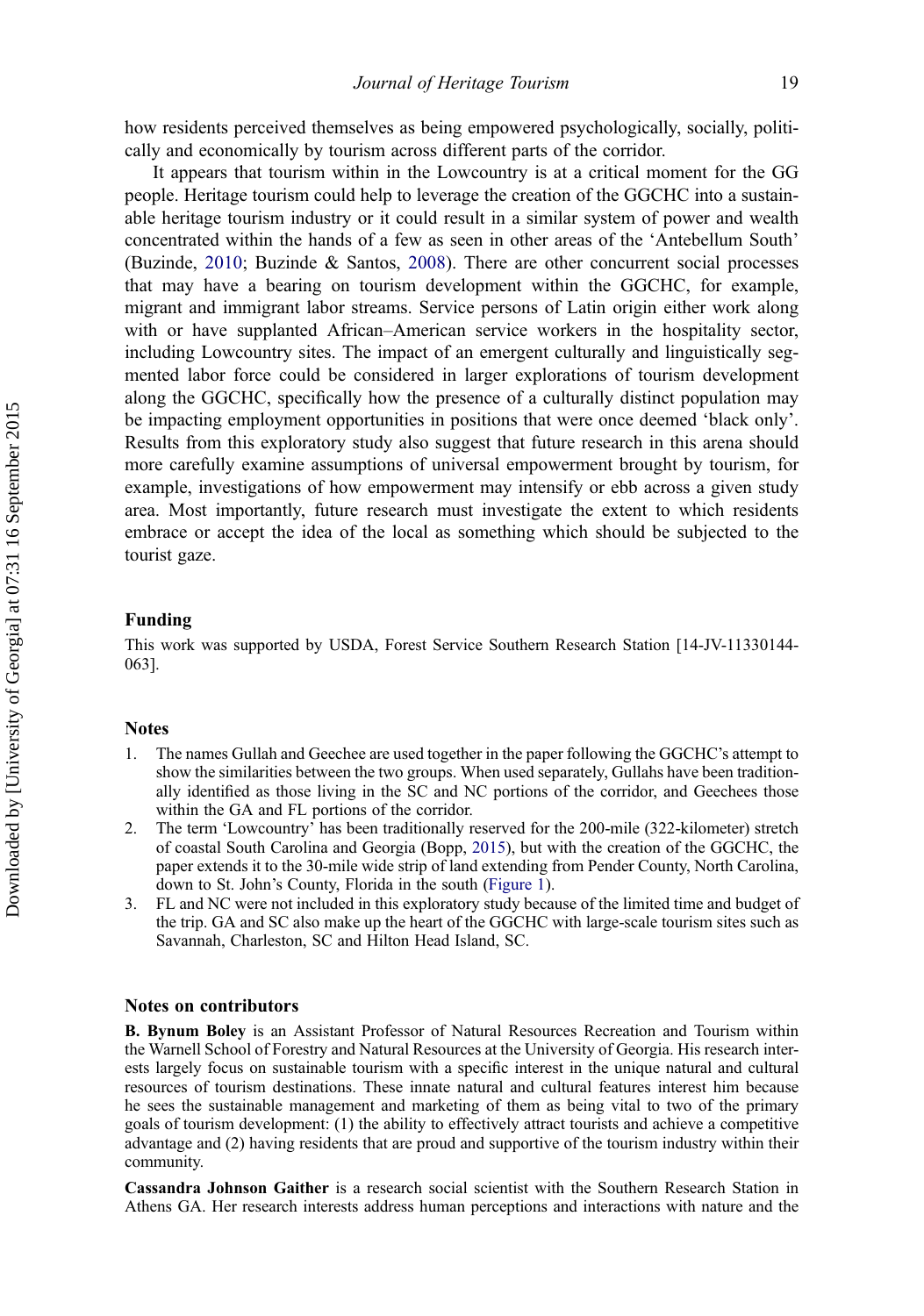<span id="page-20-0"></span>environment. She has published research addressing social group visitation to wildland recreation areas, environmental justice as this relates to minority, lower income groups, and immigrant access to outdoor recreation facilities, and more recently, the intersection of socially vulnerable populations and climate change.

# References

- Alderman, D. H. (2010). Surrogation and the politics of remembering slavery in Savannah, Georgia (USA). Journal of Historical Geography, 36(1), 90–101.
- Alderman, D. H. (2013). Introduction to the special issue: African Americans and tourism. Tourism Geographies, 15(3), 375–379.
- Alderman, D. H., & Modlin, E. A. Jr. (2008). (In) visibility of the enslaved within online plantation tourism marketing: A textual analysis of North Carolina websites. Journal of Travel & Tourism Marketing, 25(3–4), 265–281.
- Alderman, D. H., & Modlin, E. A. Jr. (2013). Southern hospitality and the politics of African American belonging: An analysis of North Carolina tourism brochure photographs. Journal of Cultural Geography, 30(1), 6–31.
- Al-Oun, S., & Al-Homoud, M. (2008). The potential for developing community-based tourism among the Bedouins in the Badia of Jordan. Journal of Heritage Tourism, 3(1), 36–54.
- Archer, B. H. (1982). The value of multipliers and their policy implications. *Tourism Management*, 3 (4), 236–241.
- Besculides, A., Lee, M. E., & McCormick, P. J. (2002). Residents' perceptions of the cultural benefits of tourism. Annals of Tourism Research, 29(2), 303–319.
- Blockson, C. L. (1987). Sea change in the Sea Islands: 'Nowhere to lay down weary head,' National Geographic, 172(December), 735–763.
- Boley, B. B., Maruyama, N., & Woosnam, K. M. (2015). Measuring empowerment in an eastern context: Findings from Japan. Tourism Management, 50, 112–122.
- Boley, B. B., & McGehee, N. G. (2014). Measuring empowerment: Developing and validating the Resident Empowerment through Tourism Scale (RETS). Tourism Management, 45, 85–94.
- Boley, B. B., McGehee, N. G., Perdue, R. R., & Long, P. (2014). Empowerment and resident attitudes toward tourism: Strengthening the theoretical foundation through a Weberian lens. Annals of Tourism Research, 49, 33–50.
- Bopp, S. (2015). Road trip: Low country, South Carolina and Georgia. National Geographic Traveler. Retrieved August 18, 2015, from [http://travel.nationalgeographic.com/travel/road-trips/low](http://travel.nationalgeographic.com/travel/road-trips/low-country-south-carolina-georgia-road-trip/)[country-south-carolina-georgia-road-trip/](http://travel.nationalgeographic.com/travel/road-trips/low-country-south-carolina-georgia-road-trip/)
- Burke, M. K., Halfacre, A. C., & Hart, Z. 2003. Restoration plan for sweetgrass in coastal prairie habitat of South Carolina. *Ecological Restoration*, 21, 50–51.
- Butler, D. L. (2001). Whitewashing plantations: The commodification of a slave-free Antebellum South. International Journal of Hospitality & Tourism Administration, 2(3–4), 163–175.
- Butler, D. L., Carter, P. L., & Dwyer, O. J. (2008). Imagining plantations: Slavery, dominant narratives, and the foreign born. Southeastern Geographer, 48(3), 288–302.
- Buzinde, C. N. (2010). Discursive constructions of the plantation past within a travel guidebook. Journal of Heritage Tourism, 5(3), 219–235.
- Buzinde, C. N., & Santos, C. A. (2008). Representations of slavery. Annals of Tourism Research, 35 (2), 469–488.
- Charleston City Paper. (2014, October 20). Condé Nast names Charleston No. 1 U.S. city for fourth year in a row. Charleston City Paper. Retrieved February 23, 2015, from [http://www.](http://www.charlestoncitypaper.com/TheBattery/archives/2014/10/20/cond-nast-names-charleston-no-1-us-city-for-fourth-year-in-a-row) [charlestoncitypaper.com/TheBattery/archives/2014/10/20/cond-nast-names-charleston-no-1-us](http://www.charlestoncitypaper.com/TheBattery/archives/2014/10/20/cond-nast-names-charleston-no-1-us-city-for-fourth-year-in-a-row)[city-for-fourth-year-in-a-row](http://www.charlestoncitypaper.com/TheBattery/archives/2014/10/20/cond-nast-names-charleston-no-1-us-city-for-fourth-year-in-a-row)
- Choi, H. C., & Murray, I. (2010). Resident attitudes toward sustainable community tourism. Journal of Sustainable Tourism, 18(4), 575–594.
- Clyburn, J. E. (n/d). We must preserve and protect Gullah Geechee Culture. Gullah Geechee Cultural Heritage Corridor Commission. Retrieved January 29, 2014, from [http://www.](http://www.gullahgeecheecorridor.org/) [gullahgeecheecorridor.org/](http://www.gullahgeecheecorridor.org/)
- Coard, S. I., Breland, A., & Raskind, P. (2001). Perceptions of and preferences for skin color, black racial identity, and self-esteem among African Americans. Journal of Applied Social Psychology, 31(11), 2256–2274.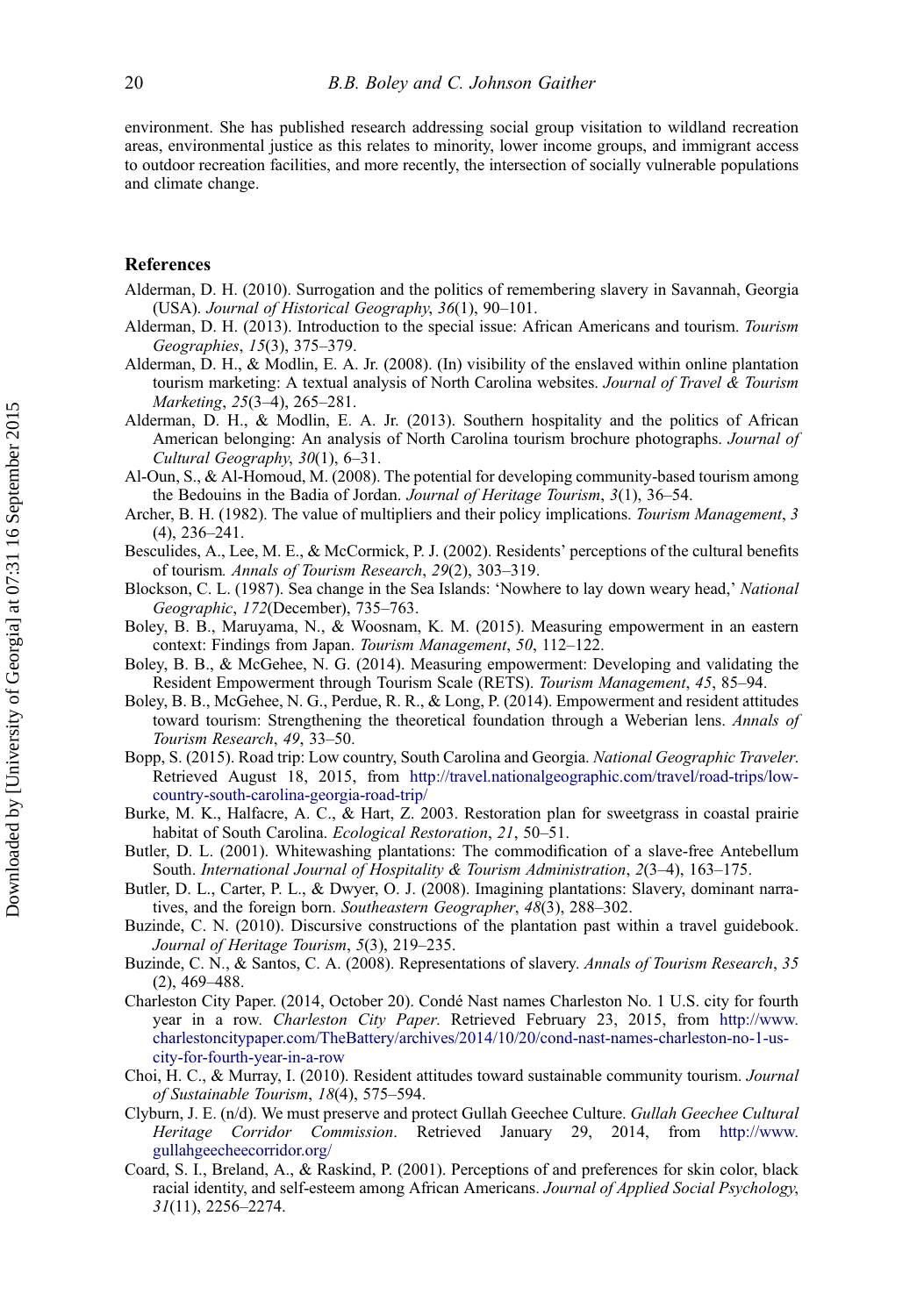- <span id="page-21-0"></span>Cole, S. (2006). Information and empowerment: The keys to achieving sustainable tourism. Journal of Sustainable Tourism, 14(6), 629–644.
- Corbin, J., & Strauss, A. (2014). Basics of qualitative research: Techniques and procedures for developing grounded theory. 4th ed. Thousand Oaks, CA: Sage.
- Decrop, A. (2004). Trustworthiness in qualitative tourism research. In J. Phillmore & L. Goodson (Eds.), Qualitative research in tourism: Ontologies, epistemologies and methodologies (pp. 156–169). London: Routledge.
- Derby, D. D. (1980). Black women basket makers: A study of domestic economy in Charleston County, South Carolina. (Ph.D. thesis), University of Illinois, Urbana-Champaign.
- Di Castri, F. (2004). Sustainable tourism in small islands: Local empowerment as the key factor. INSULA-PARIS, 13(1/2), 49–55.
- Dwyer, O., Butler, D., & Carter, P. (2013). Commemorative surrogation and the American South's changing heritage landscape. Tourism Geographies, 15(3), 424–443.
- Faulkenberry, L. V., Coggeshall, J. M., Backman, K., & Backman, S. (2000). A Culture of servitude: The Impact of tourism and development of South Carolina's coast. Human Organization, 59, 86– 95.
- Gans, H. (1979). Symbolic ethnicity: The future of ethnic groups and culture in America. *Ethnic and* Racial Studies, 2(1), 1–20.
- Gilgun, J. F. (2005). Qualitative research and family psychology. Journal of Family Psychology, 19  $(1), 40-50.$
- Gilgun, J. F. (2010). A primer on deductive qualitative analysis theory testing & theory development. Current Issues in Qualitative Research, 1, 1–6. Kindle ebook available on Amazon.com
- Good, P. (1968). The American serfs. New York, NY: Ballantine Books.
- Grabbatin, B., Hurley, P. T., & Halfacre, A. (2011). 'I Still Have the Old Tradition': The co-production of sweetgrass basketry and coastal development. Geoforum, 42(6), 638–649.
- Gullah Geechee Cultural Heritage Corridor Commission. (2012). 2012 Gullah Geechee Cultural Heritage Corridor Management Plan. Prepared and published by the National Park Service, Denver Service Center.
- Hargrove, M. (2007). Will 'The Fools' Always Live Off the 'Damn Fools'? The Politics of 'Lowcountry' Tourism. Practicing Anthropology, 29(3), 43–46.
- Hart, Z., Halfacre, A., & Burke, M. (2004). Community participation in preservation of Lowcountry South Carolina sweetgrass (Muhlenbergia filipes [M.A. Curtis] J. Pinson and W. Batson) basketry. Economic Botany, 58(2), 161–171.
- Herskovits, M. J. (1938). Acculturation: the Study of Cultural Contact. New York, NY: J. J. Augustin.
- Jackson, J., Slaughter, S., & Blake, J. H. (1974). The Sea Islands as a cultural resource. The Black Scholar, 5(6), 32–39.
- Jamal, T., & Hollinshead, K. (2001). Tourism and the forbidden zone: The underserved power of qualitative inquiry. Tourism Management, 22(1), 63–82.
- Krannich, R. S., & Zollinger, B. (1997). Pursuing rural community development in resource-dependent areas: Obstacles and opportunities. Research in Community Sociology, 7, 201–222.
- Krefting, L. (1991). Rigor in qualitative research: The assessment of trustworthiness. American Journal of Occupational Therapy, 45(3), 214–222.
- Legg, S. (2005). Sites of counter-memory: The refusal to forget and the nationalist struggle in colonial Delhi. Historical Geography, 33, 180–201.
- Madrigal, R. (1993). A tale of tourism in two cities. Annals of Tourism Research, 20(2), 336–353.
- Martin, J. G. (1964). Racial ethnocentrism and judgment of beauty. The Journal of Social Psychology, 63, 59–63.
- Medina, L. K. (2003). Commoditizing culture: Tourism and Maya identity. Annals of tourism research, 30(2), 353–368.
- Nunkoo, R., & Ramkissoon, H. (2012). Power, trust, social exchange and community support. Annals of Tourism Research, 39(2), 997–1023.
- Nyaupane, G. P. (2009). Heritage complexity and tourism: the case of Lumbini, Nepal. Journal of Heritage Tourism, 4(2), 157–172.
- Pollitzer, W. S. (1999). The Gullah people and their african heritage. Athens: University of Georgia Press.
- Pritchard, A., & Morgan, N. J. (2000). Constructing tourism landscapes-gender, sexuality and space. Tourism Geographies, 2(2), 115–139.